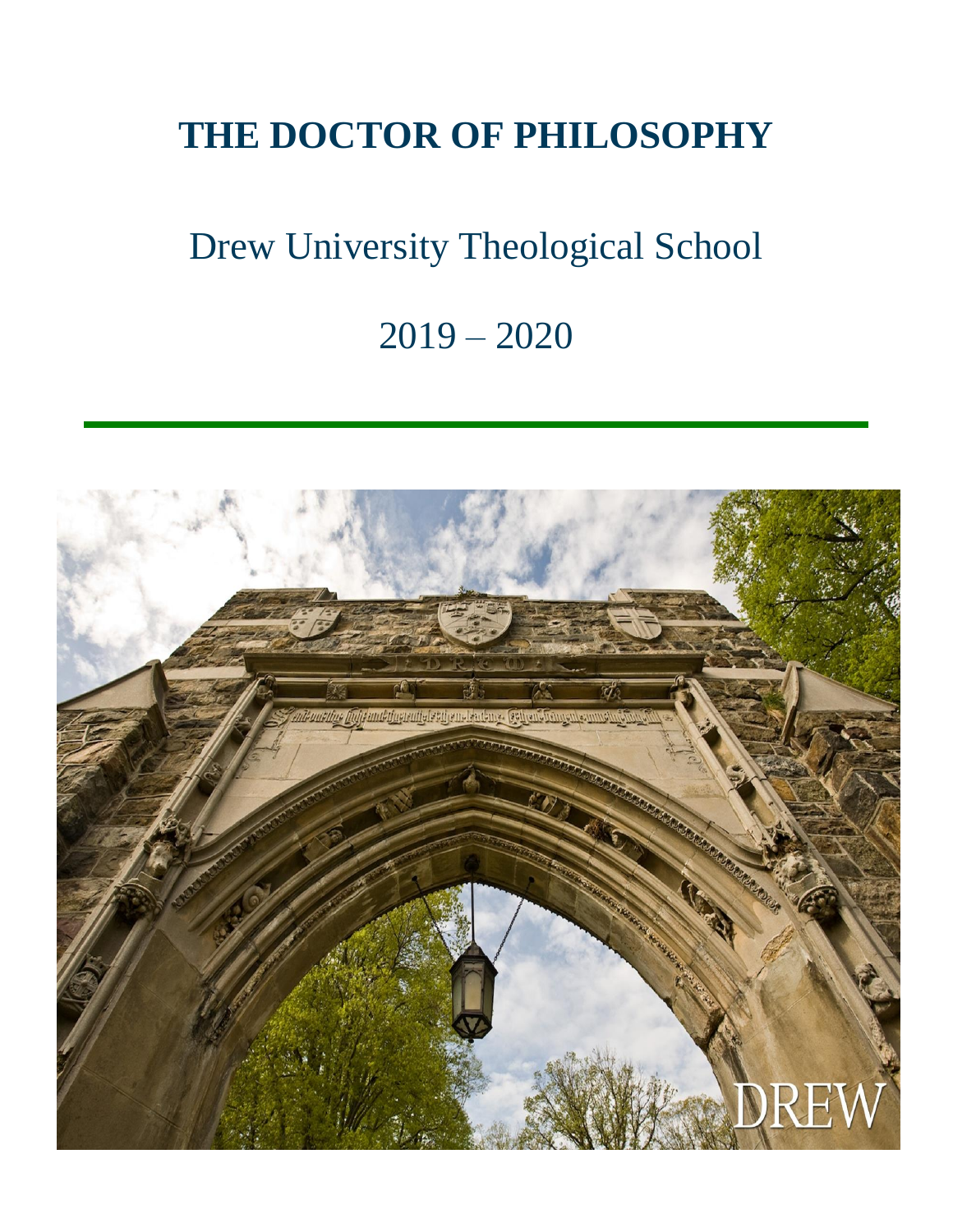### **Purpose of the Handbook**

This handbook is a guide for the **Doctor of Philosophy** degree of the Drew Theological School. It provides information and structure to facilitate moving through the program without excessive technical distractions. A handbook is issued annually to ensure that students have up-to-date information. If there is any contradiction between this handbook and the academic catalog of the Theological School published on the Registrar's website, the catalog dated to the student's semester of entrance takes precedence.

This handbook provides:

- · A Quick View of key Ph.D. student expectations
- Requirements and timelines for the program
- · Review of academic policies and processes most relevant to Ph.D. students
- · A program planning checklist

In Seminary Hall and in virtual Drew learning spaces, you are invited to linger in the Forest even as you are always engaging contexts beyond Drew. The Theological School is a diverse, ecumenical, and open community that dares to pursue the love, wisdom, and justice at the heart of the gospel of Jesus Christ. It is our hope that this handbook will clarify your pathway to graduation and free your mind, body, and spirit for the deeply transformative work of theological education.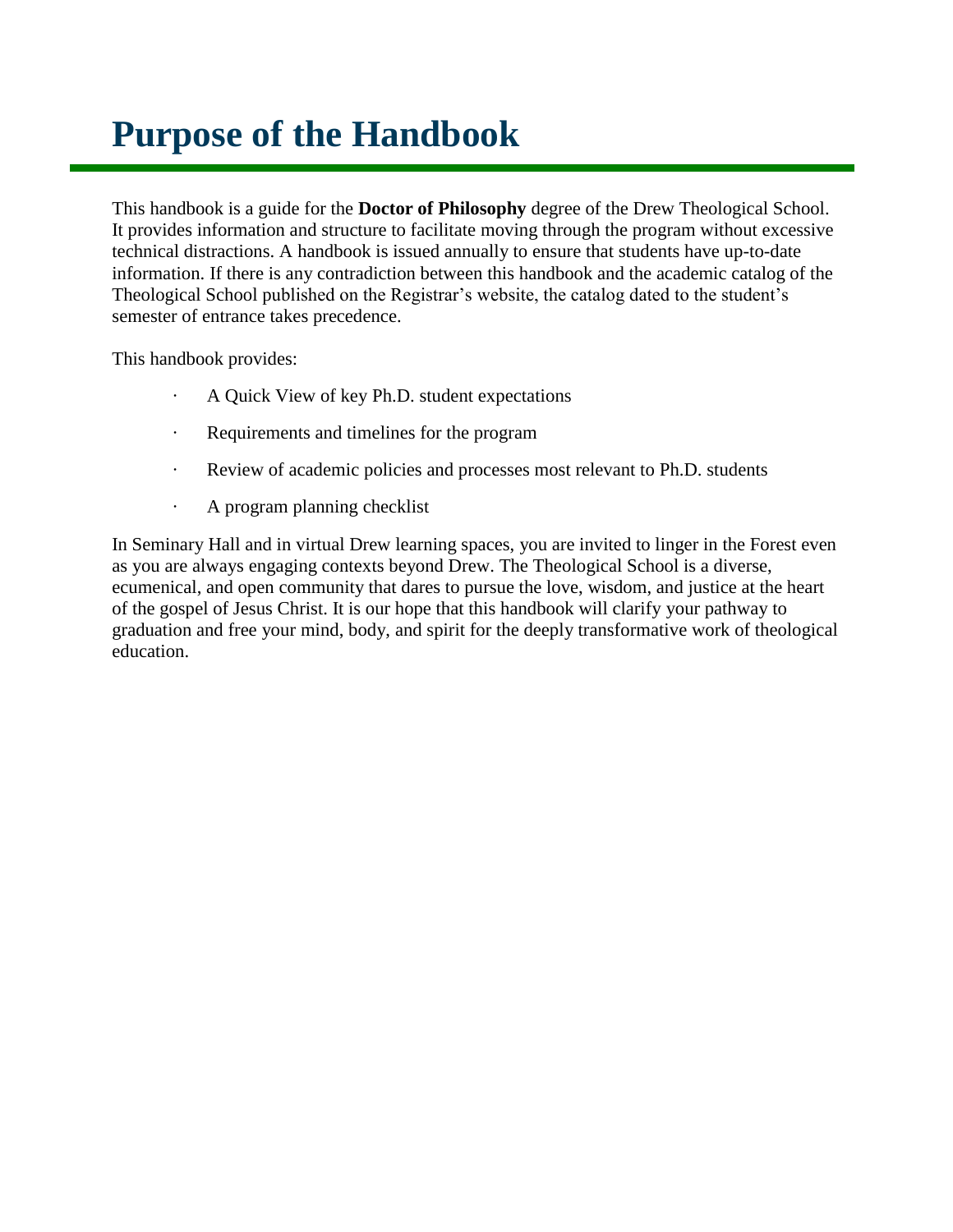## **Table of Contents**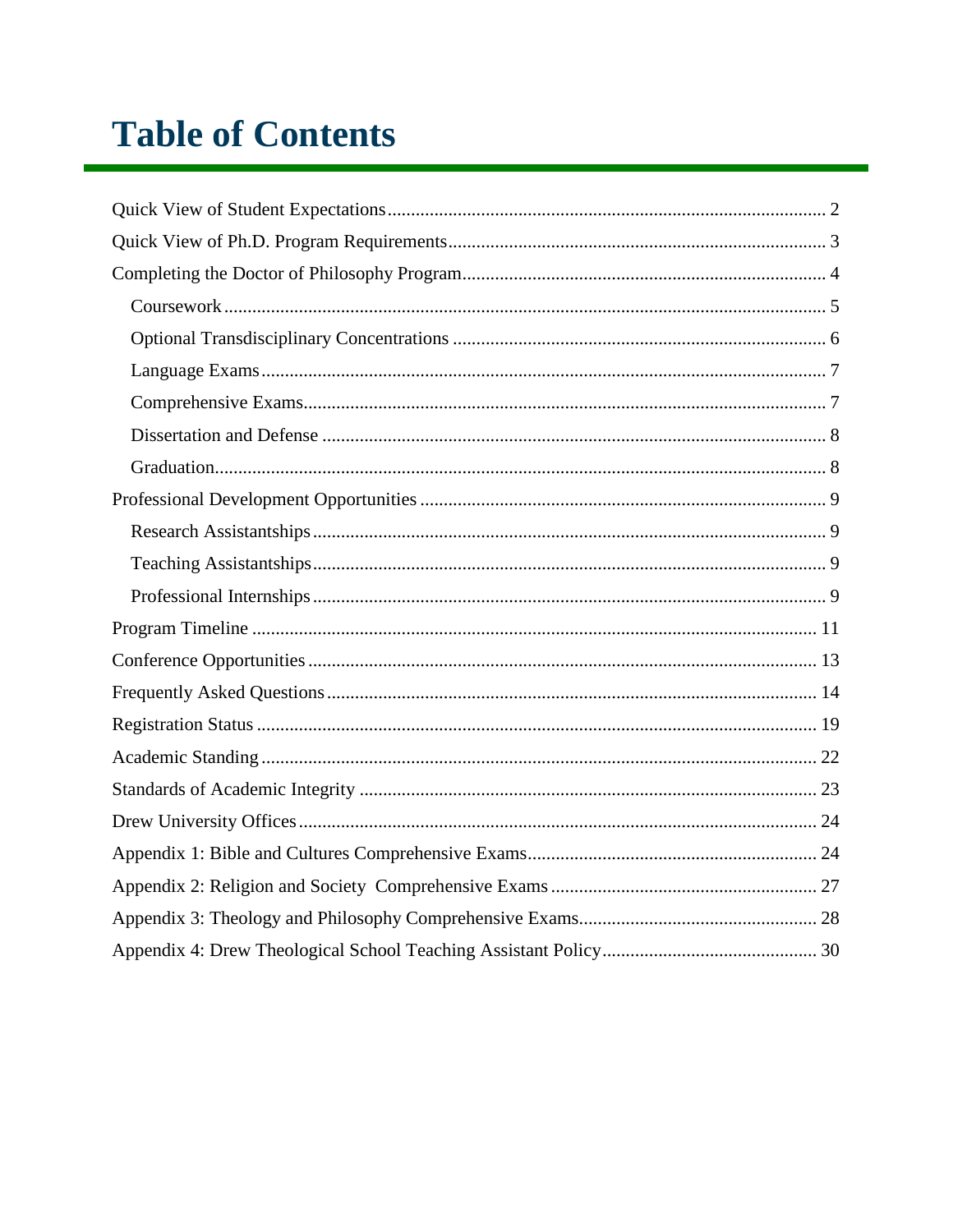## **Quick View of Student Expectations**

### $\sqrt{\phantom{a}}$  Plan for each stage of the Ph.D.

The three stages of the Ph.D. – coursework, comprehensive exams, and dissertation – are very different. Allow yourself to be immersed in the stage that you are in. For example, if your coursework phase is preoccupied by your focused dissertation plans, you might miss opportunities to learn broadly in your field.

## $\sqrt{\phantom{a}}$  Build your professional profile mindfully

There are several kinds of professional experiences and skills that you can develop in your program: teaching, presenting at conferences, doing administrative work, publishing an essay or a book review, etc. A well-curated short list of professional experiences is worth as much or even more than a long list of disparate activities.

# $\sqrt{ }$  Pay attention to Drew's deadlines and policies

While you will work closely with faculty and student colleagues, you are responsible for your own degree. You are expected to work within Drew policies and procedures. Familiarize yourself with the deadlines related to withdrawals, grade extensions, and academic petitions. Take note of the GDR exam periods. Information can be found on the Registrar's office page on the Treehouse website and on the Theological School's Resources for Current Student [webpage.](http://www.drew.edu/theological-school/resources/) You can access Treehouse with your Drew email account and ID number.

## $\sqrt{\phantom{a}}$  Keep Drew informed

When you finish your coursework and go into the comprehensive exam, prospectus, and dissertation phases, be sure to stay in touch with Drew. Report changes in your address and phone number. Keep your advisor and the Director of Doctoral Studies updated about your progress and timetable.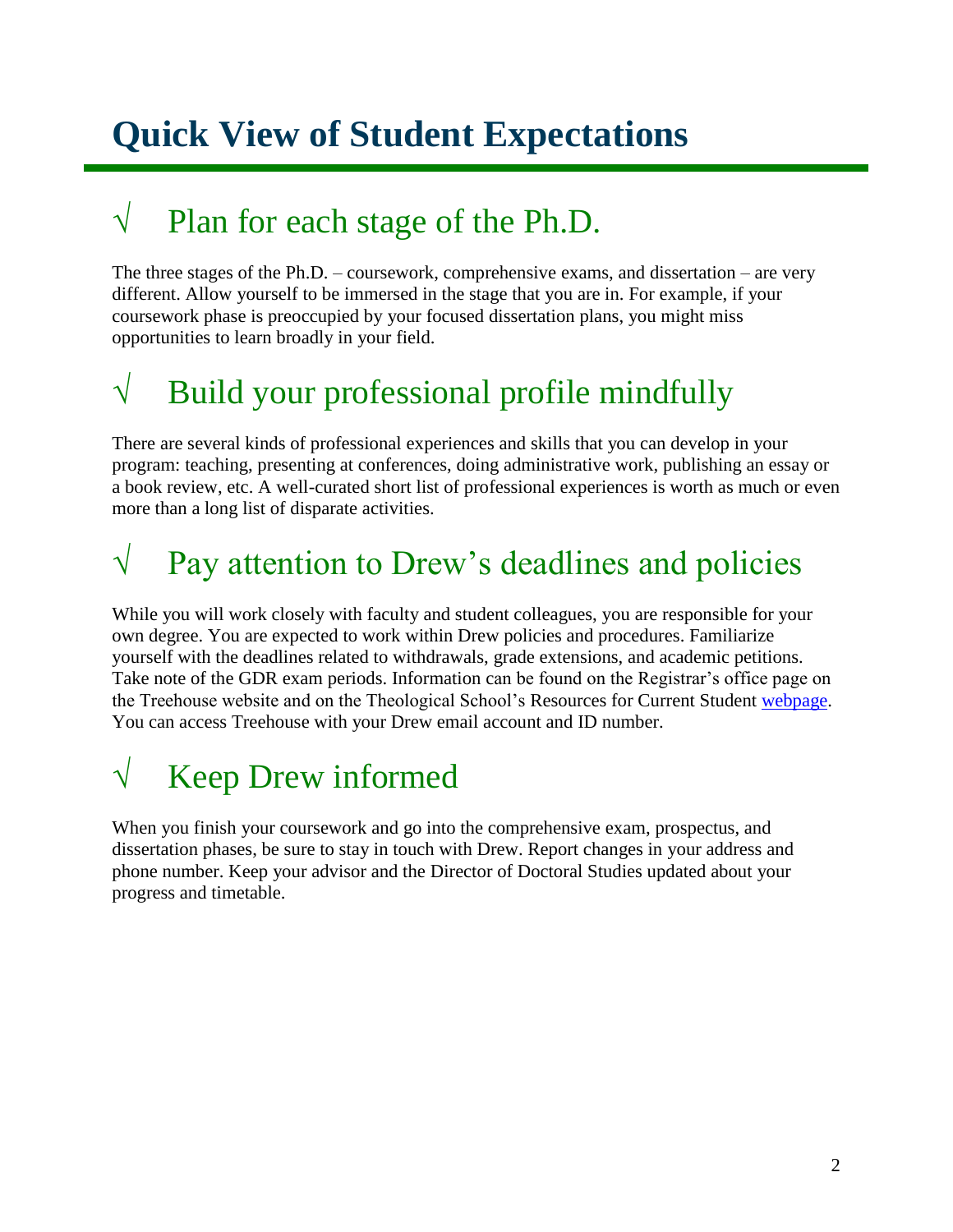## **Quick View of Ph.D. Program Requirements**

| <b>DEGREE REQUIREMENTS</b>                                                                                                                            | <b>NUMBER OF</b><br><b>CREDITS</b> |
|-------------------------------------------------------------------------------------------------------------------------------------------------------|------------------------------------|
| <b>Required Course</b>                                                                                                                                |                                    |
| INTD 905 – Theories and Methods in the Academic Study of Religion                                                                                     | 3                                  |
| Electives                                                                                                                                             |                                    |
| Eleven courses from existing 600 and 700-level Theological School<br>offerings as well as from Caspersen School programs with approval by<br>advisor. | 33                                 |
| Languages                                                                                                                                             |                                    |
| GDR 800 - Language Exam Certification                                                                                                                 | none                               |
| Comprehensive Exams                                                                                                                                   |                                    |
| GDR 810 - Comprehensive Exam Certification                                                                                                            | none                               |
| <b>Dissertation</b>                                                                                                                                   |                                    |
| GDR 820 - Dissertation Prospectus Certification<br>GDR 998 - Dissertation Research I<br><b>GDR 999 - Dissertation Research II</b>                     | 18                                 |
| <b>Total Credits</b>                                                                                                                                  | 54                                 |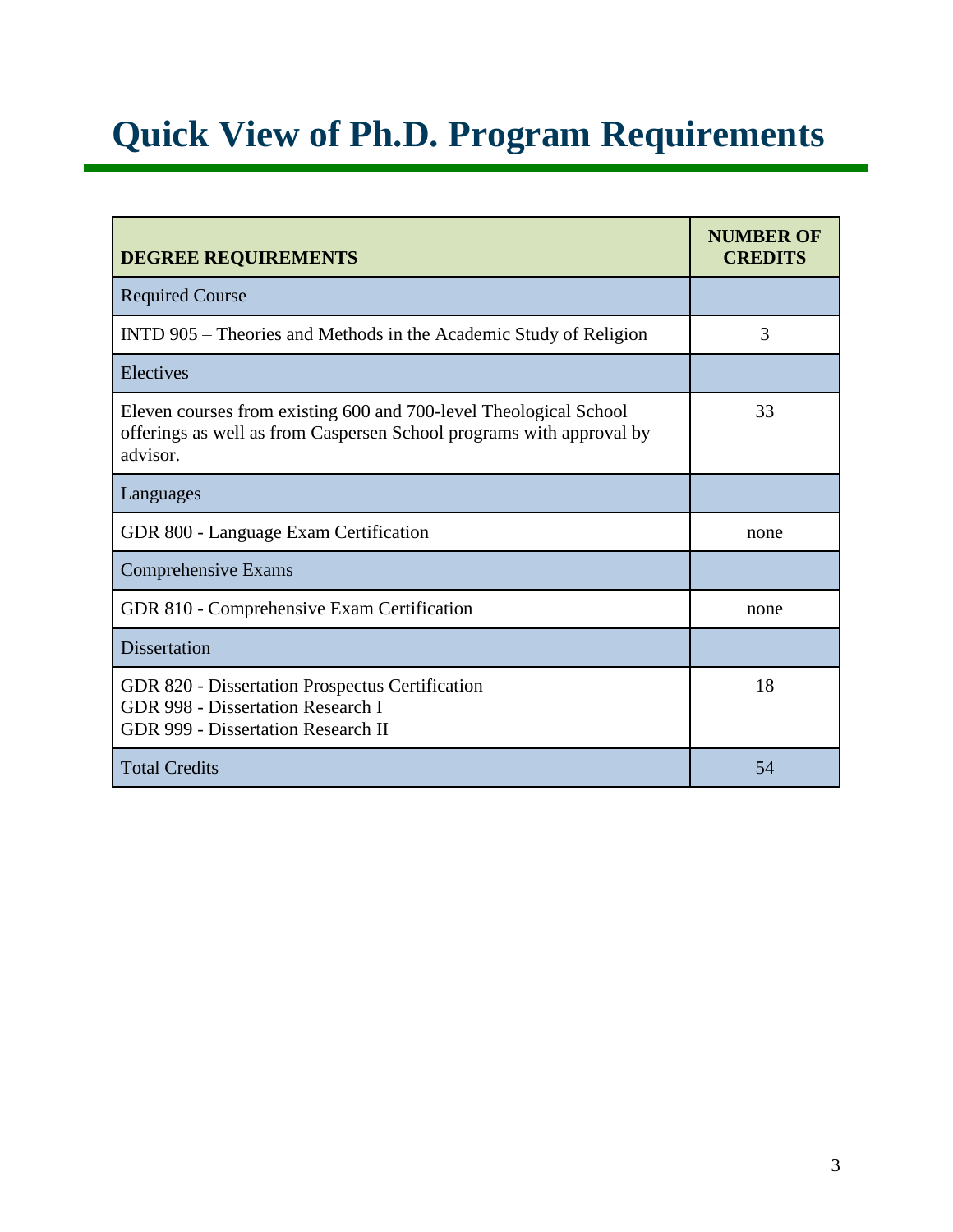## **Completing the Doctor of Philosophy Program**

The Doctor of Philosophy is the most advanced research degree in the United States. The Drew program has a distinguished history and a distinctive scholarly ethos. The current Drew Theological School faculty bring a creative, relational, and transformative edge to their scholarly work. The program consists of disciplinary and interdisciplinary coursework, comprehensive examinations, and a dissertation.

The Theological School's Graduate Division of Religion supports doctoral study and research in the following areas:

#### **Bible and Cultures**

Explore the Bible's rhetoric, material and political contexts, interpretation, and ethics within diverse cultures and theoretical frameworks. Study of the Bible's representations of gender, sexuality, social status, the natural environment, group identity and cultural Others is conducted interactively with such contemporary resources as literary and cultural studies, postcolonial theory, gender studies and queer theory, ecological studies, racial/ethnic studies, and theological and pastoral studies.

#### **Theology and Philosophy**

Study philosophical, constructive, pluralist, comparative, and systematic approaches to theology and theological themes. These emphases, supported by the philosophical traditions of pragmatism, phenomenology, process, and poststructuralism, entail strong interests in ecology as well as sex/gender, social-political, and decolonial theory.

#### **Religion and Society**

Examine the role of religion and Christianities in relation to social processes and meaning, structures of oppression, and struggles for liberation and wholeness for individuals, communities, and the natural environment. Students engage cultural studies, psychoanalytic theory, sociology, Christian social ethics, religion and ecology, pastoral theology, liberative and feminist/womanist theologies, Latino/a religions, and Africana diasporic studies.

Although it is common for students to work with faculty members across the school, the faculty members who work in a student's area serve as advisors, prepare language exams, and approve comprehensive exams and dissertation prospectuses.

The Doctoral Studies Program Committee comprised of faculty across areas make decisions about the curriculum overall.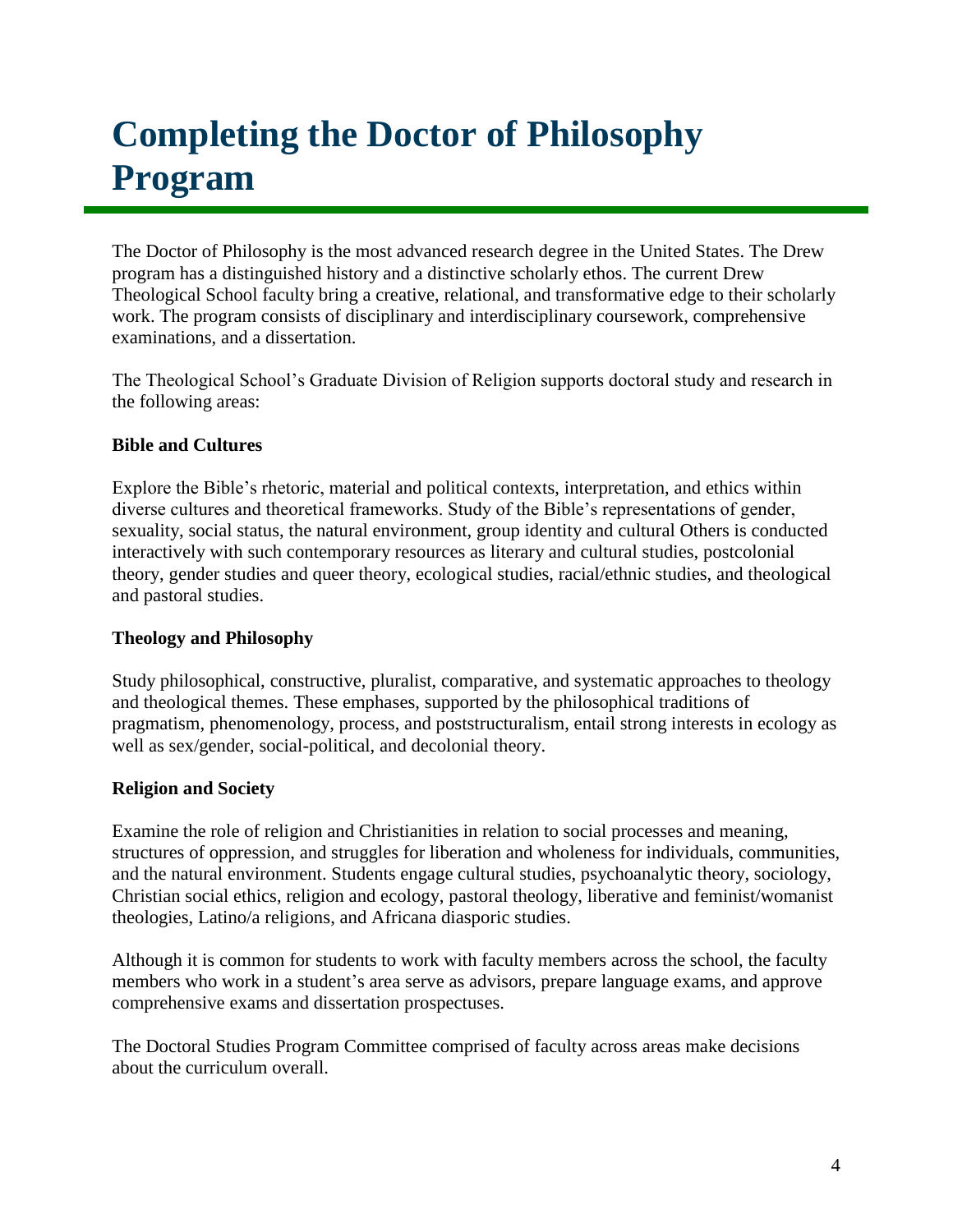### **Coursework**

In the first two years of the program, students complete 36 credits of coursework. Three credits are dedicated to a required course INTD 905 - Theories and Methods in the Academic Study of Religion, which is offered every other year in the fall semester. You will also select 11 courses (33 credits) in conversation with your academic advisor. Students make selections depending on their area of study and in order to ensure breadth and depth of study. The goal of coursework is to deepen your knowledge of the field and to begin to identify and solidify your particular areas of scholarly specialization. A regular load is three courses per semester.

Coursework is about exploration and widely surveying approaches to the study of religion and your area of study. While your coursework will prepare you for the intellectual work of the comprehensive exams, classes are not intended simply to deliver content for exams. Coursework is also a time to explore across areas of study. It is common for students to take multiple courses from professors outside their area.

### **Course Formats**

As the Theological School also offers several masters degrees, Ph.D. students work with professors in multiple course formats.

#### *600-level Courses*

Courses at the 600-level are often designed for mid-level master's students at Drew Theological School. Within these courses there can be students of different learning styles, degree programs, and intellectual and professional interests within one classroom. Faculty work with doctoral students in these courses to design extra readings or assignments, or to develop opportunities to participate in leading discussions or lecturing. Although the academic needs of your classmates in these courses may not align with yours, and can work with the faculty to ensure that your learning goals are also met.

### *700-level Courses*

A seminar is a 700-level course in which the pedagogical format and content is specifically geared toward doctoral students and qualified advanced master's students. Seminars are usually centered around the reading and discussion of foundational texts on a relevant topic within a particular subject area. Each semester the regular course offerings for the Ph.D. include one interdisciplinary seminar and at least one doctoral seminar per area.

#### *Tutorials*

A tutorial is an independent course of study. Tutorials provide an opportunity to immerse in a particular research area for one semester with a faculty mentor who has expertise in that area. In tutorials, students meet periodically with the instructor—typically, once every week or every two weeks. The type and extent of the work expected for the tutorial varies from professor to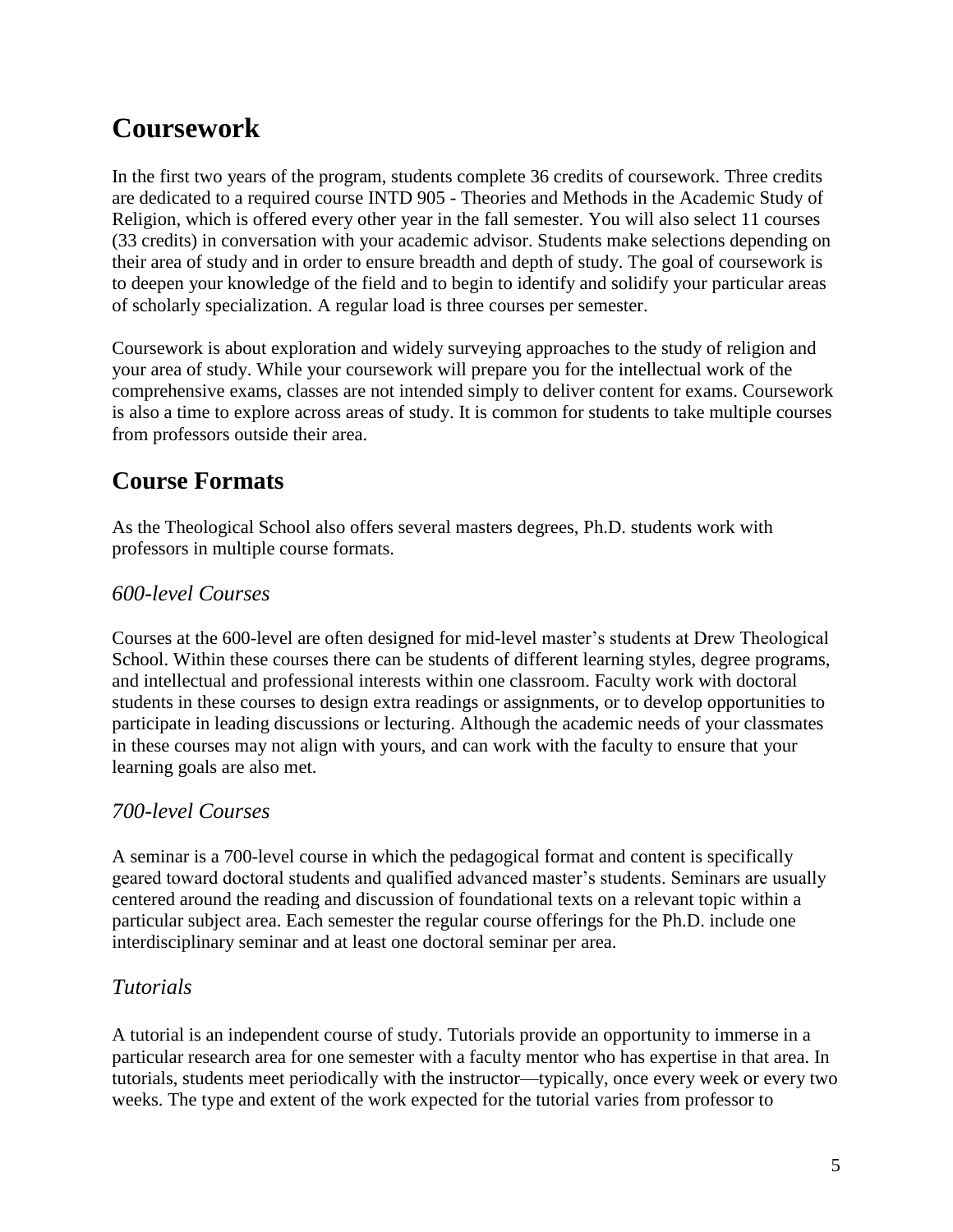professor. Students may only take one tutorial in any given semester and are limited to a total of two tutorials for the duration of their program. Ideally, you should think of tutorials as a way to fill a gap in your knowledge that is not otherwise met by regular coursework. For example, if, by your last semester of coursework if you feel as though you are still lacking in a particular area relevant to your research interests, you could develop a tutorial. Generally, tutorials should not take the place of regularly offered Ph.D. seminars or simply replicate the process of preparing for a particular comprehensive exam. To do a tutorial, students must fill out a Tutorial Petition Form. This form requires the submission of a completed syllabus for the proposed tutorial, indicating the schedule for meeting with the professor, the topics to be covered, texts to be read, and written assignments. This form is approved by the Graduate Academic Standing Committee. The proposal form is available on the Registrar's Office [webpage.](http://www.drew.edu/registrars-office/) The deadlines for tutorial petitions are indicated on the petition form.

### **Optional Transdisciplinary Concentrations**

During coursework, Ph.D. students may elect to complete a transdisciplinary concentration in one of the following areas:

**Africana and African American Religions and Cultures:** Study the histories, cultures, religions, philosophies, aspirations, and achievements of African Americans and peoples of African descent in regions of the world that share a history of specific kinds of colonialism. Courses in this area have the designation AFAM in registration materials.

**Religion and Ecology:** Study the historical, philosophical, socio-political, and theological influences that have shaped the current planetary context and the array of contemporary global religious ecological voices and emerging eco-theologies. Courses in this area have the designation ECO in registration materials.

**Women's and Gender Studies:** Examine the diversity of women's experiences as they are informed by gender, class, race/ethnicity, sexuality, age, ability, social location, and cultural and national identity. Engage theoretical and methodological insights of feminist thought and gender and queer scholarship. Courses in this area have the designation WSTT in registration materials.

**Wesleyan/Methodist Studies:** Study U.S. and global Wesleyan/Methodist history, theology, practices, and organization. Courses in this area are from the catalog subject WESM.

In order to meet the requirements for an optional concentration, complete three courses with the appropriate designation (as noted above). You may also do focused work on the theme of the concentration in any course. One comprehensive exam should also focus on the area of concentration. Forms to verify a concentration and add it to the transcript can be found on the Theological School's Resources for Current Students [webpage.](http://www.drew.edu/theological-school/resources/)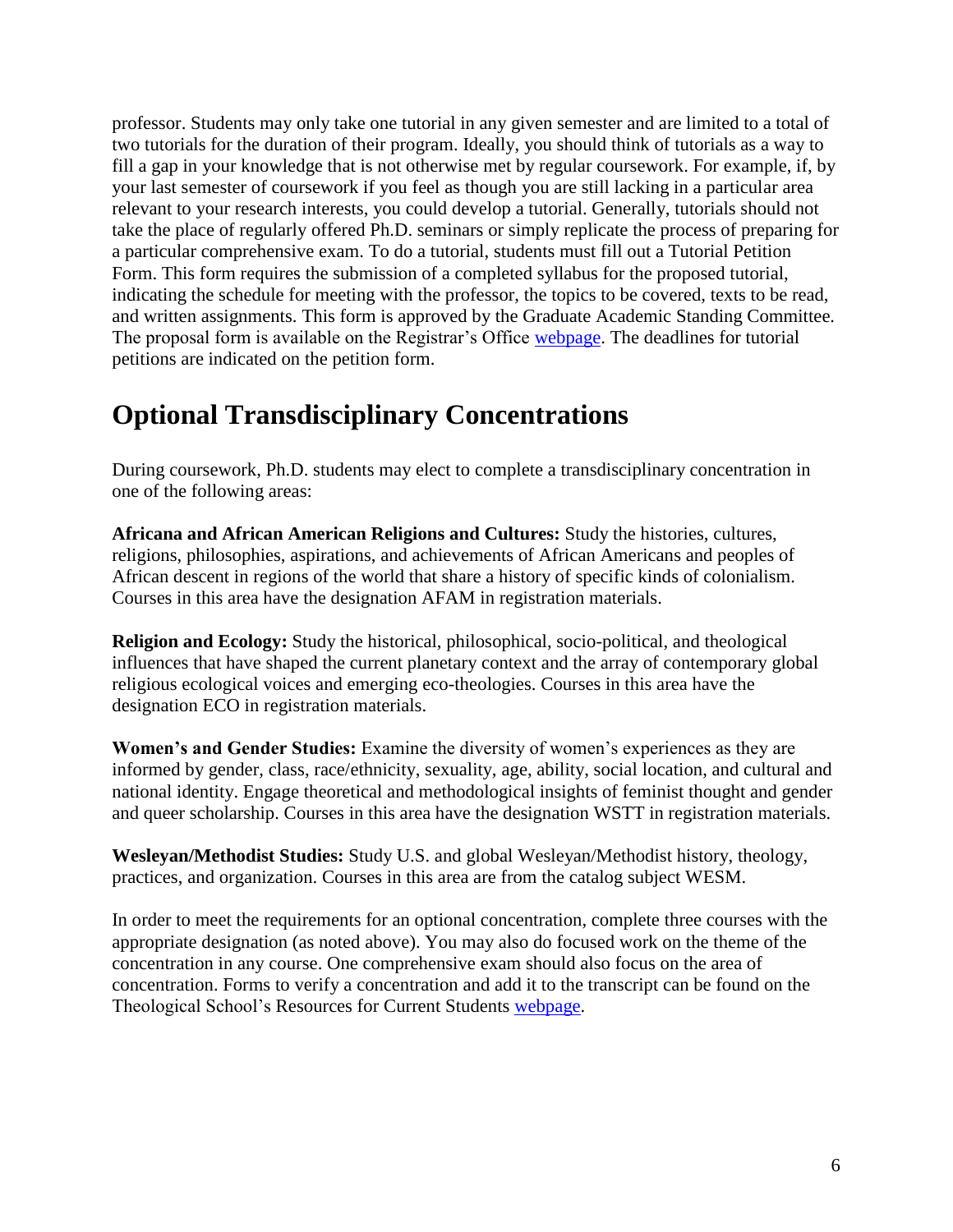### **Language Exams**

Before moving from coursework to comprehensive exams, Ph.D. students are required to complete two language examinations in modern research languages, demonstrating a scholar's reading competence. These languages include French, Spanish, Portuguese, or German. If another language is relevant to the student's program, the student may petition for a substitution, which requires the recommendation of the student's area and the approval of the Graduate Academic Standing Committee. This approval is contingent upon the availability of appropriate testing and grading resources. International students whose native language is other than English may use English as their second research language. Students are expected to pass one language exam before beginning the second year of coursework.

Language exams are offered four times in the academic year: August, October, January, and March. A non-refundable fee of \$50 is due with exam registration. which is submitted at least four weeks before the scheduled date of the exam. The non-refundable fee serves to discourage premature registration or last minute cancellations. Students prepare for language examinations by self-study, working with a language tutor, and/or by taking classes outside Drew. Exams are prepared by faculty in the student's area. Exams are graded by University language faculty according to the GDR Language Exam rubric available on the Theological School's Resources for Current Students [webpage.](http://www.drew.edu/theological-school/resources/)

Courses completed at external language programs can substitute for the language examination. The Princeton University Graduate School Summer Language Program, the CUNY Graduate Center Language Reading Program, the Summer Language Program at Harvard Divinity School, and the University of Wisconsin-Madison Online Language programs will all be accepted as demonstration of your reading competence in lieu of administered examinations, as long as you receive a grade of B or higher. This certification should come directly to the Office of Doctoral Studies from the certifying institution. Online courses taken through the Erasmus Academy NY may also be accepted in many cases, providing that an Honor Statement has been signed and filed with the Office of Doctoral Studies and that the Office's language graders verify that the translation examinations submitted to the Erasmus Academy instructors meet Drew's standards. Language certification completed prior to matriculating to Drew will be considered by the Graduate Academic Standing Committee on a case-by-case basis, with approval depending on grades, length of time since completion, and appropriateness to the program.

### **Comprehensive Exams**

After completing coursework and language exams, students move into the comprehensive exam phase. In the third year of the program, students complete four comprehensive exams that demonstrate capacity in disciplinary and interdisciplinary subjects as outlined by the faculty in your area of study. There are four comprehensive exam periods throughout the academic school year: August, October, January, and March. The last of the four exams is completed independently and submitted on a particular date chosen by the student and advisor. During the comprehensive exam phase, students are required to register for the comprehensive exam preparation courses listed under Maintaining Matriculation below.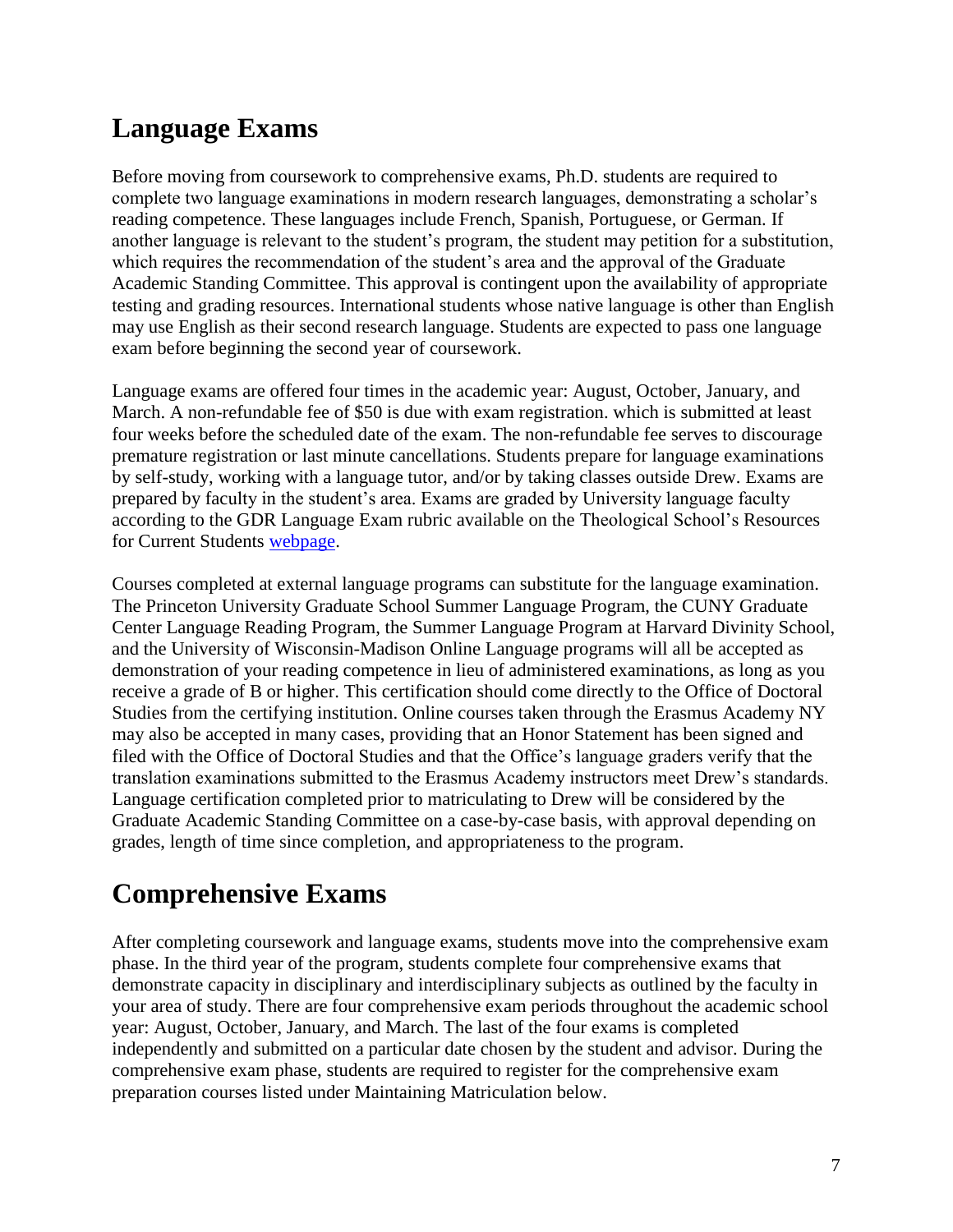### **Dissertation and Defense**

The dissertation is an exercise that allows you to demonstrate expertise both in a content area and in the skill of academic writing. The dissertation is not your life's work. Rather, it proves to the academy that you are capable of performing "scholar." The best dissertation is a done dissertation. Everything you need to know pertaining to the dissertation may be found in the Drew Dissertation Handbook and Style Guide which you will receive upon completing your Comprehensive Exams.

### **Graduation**

Students may complete the degree in August, January, or May of each year. Commencement exercises are held in May of each year for all students who have completed their degrees in the August or January prior to each Commencement. Be sure to check the deadlines regarding defense, copy submission, etc. on the Theological School's Resources for Current Students [webpage.](http://www.drew.edu/theological-school/resources/)

On the day before May commencement, the Theological School holds a hooding ceremony and graduation luncheon at which both Ph.D. and master's graduates are individually honored. Students are encouraged to invite their friends and families to this important celebratory moment. Graduates still process in the commencement ceremony the next day.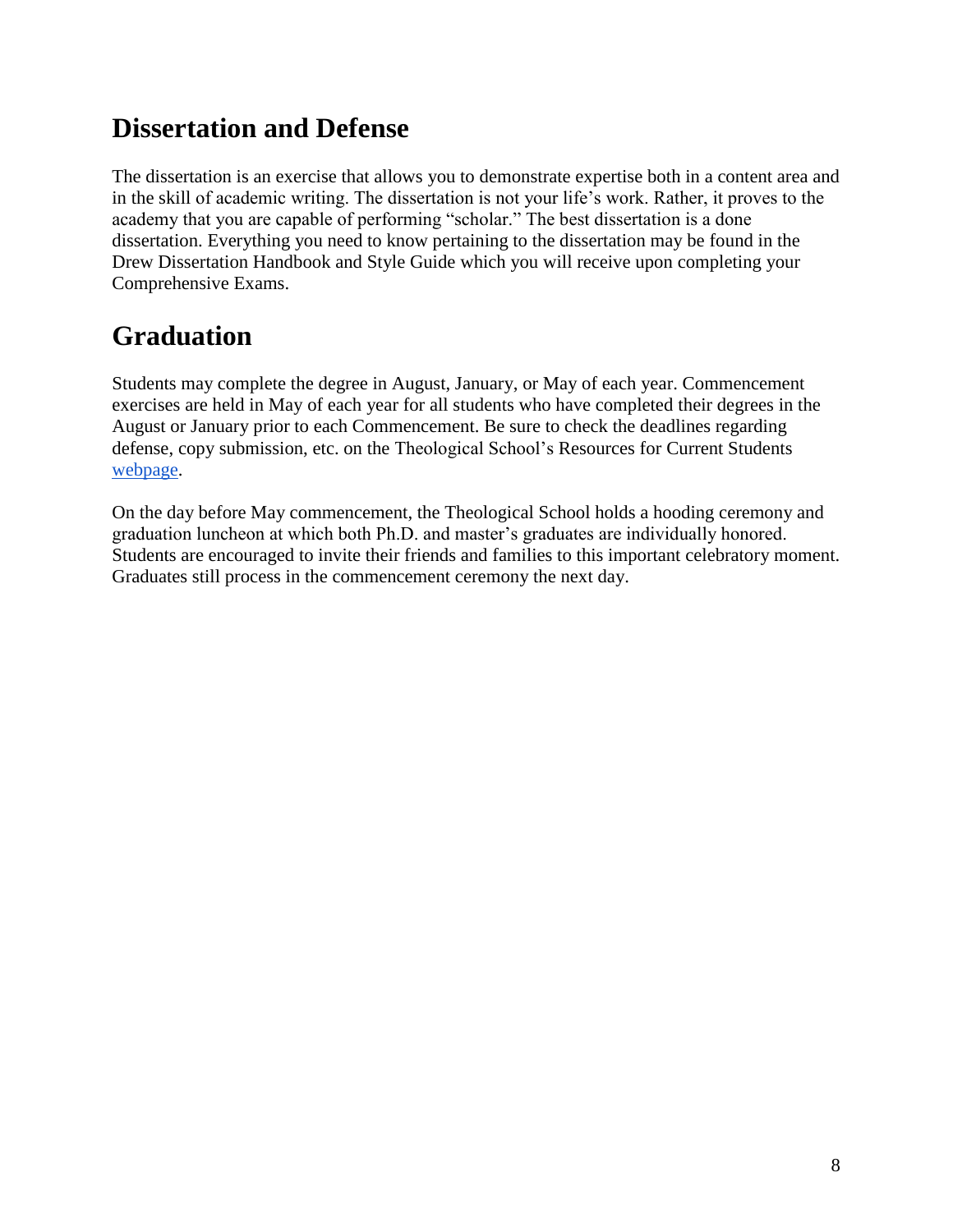## **Professional Development Opportunities**

During their time at Drew, Ph.D. students have several opportunities to develop skills, knowledge, and wisdom for careers in teaching, research, and leadership in college, university, and seminary-level education. Throughout your time here you should aim to engage in as many of the following opportunities as possible. All positions are compensated.

#### *Research Assistantships*

A research assistant is hired to work with a particular professor on his or her current research or a special scholarly project. Responsibilities include library research, review of manuscripts, discussion of research topics, new course development, and other technical or conceptual tasks related to the scholarly enterprise. All first year students have the opportunity to serve as a paid research assistant, working 5-8 hours per week for 12 weeks of each semester. Additional research assistantships are available during subsequent years and summer terms on a case-bycase basis and dependent on faculty needs and student load. Students who already have GDR Internships usually are not eligible to serve as RAs at the same time. Research assistantships are arranged by the Office of Doctoral Studies.

#### *Teaching Assistantships*

Ph.D. students who have completed their first year of coursework are eligible to serve as teaching assistants in Drew Theological School master's level courses. Every student has at least one opportunity to serve as a TA, in the second or third year of the program. The process for TA appointments is managed by the Office of Doctoral Studies. In the spring of each year, students are invited to apply for a Teaching Assistantship in the next academic year. Students express interest in working in particular courses based on their area of study, professional goals, and previous experience. The faculty and administration then make assignments based on a range of criteria including what is needed is a certain course, student access to opportunities, and student academic needs and goals. Because the TA program is a part of the administration of the Theological School academic program, Ph.D. and master's students may be invited to serve as TAs outside of the parameters of the TA selection process based on needs or changes in the curriculum. For further information about Teaching Assistantships, see the appendices.

#### *Professional Internships*

Ph.D. students in their second and/or third years are eligible to serve as GDR Interns at Drew University. Full-time internships require 10-12 hours of regular weekly work during the school year and pay \$10,000 in compensation. All positions are for one year, but are renewable to two years based on work evaluations and continuing institutional needs. Internships are designed around skills and experiences that enhance professional preparation for work in academic contexts, including writing tutoring, academic program coordination, communications, student services, or student ministerial and personal formation. Currently, the Theological School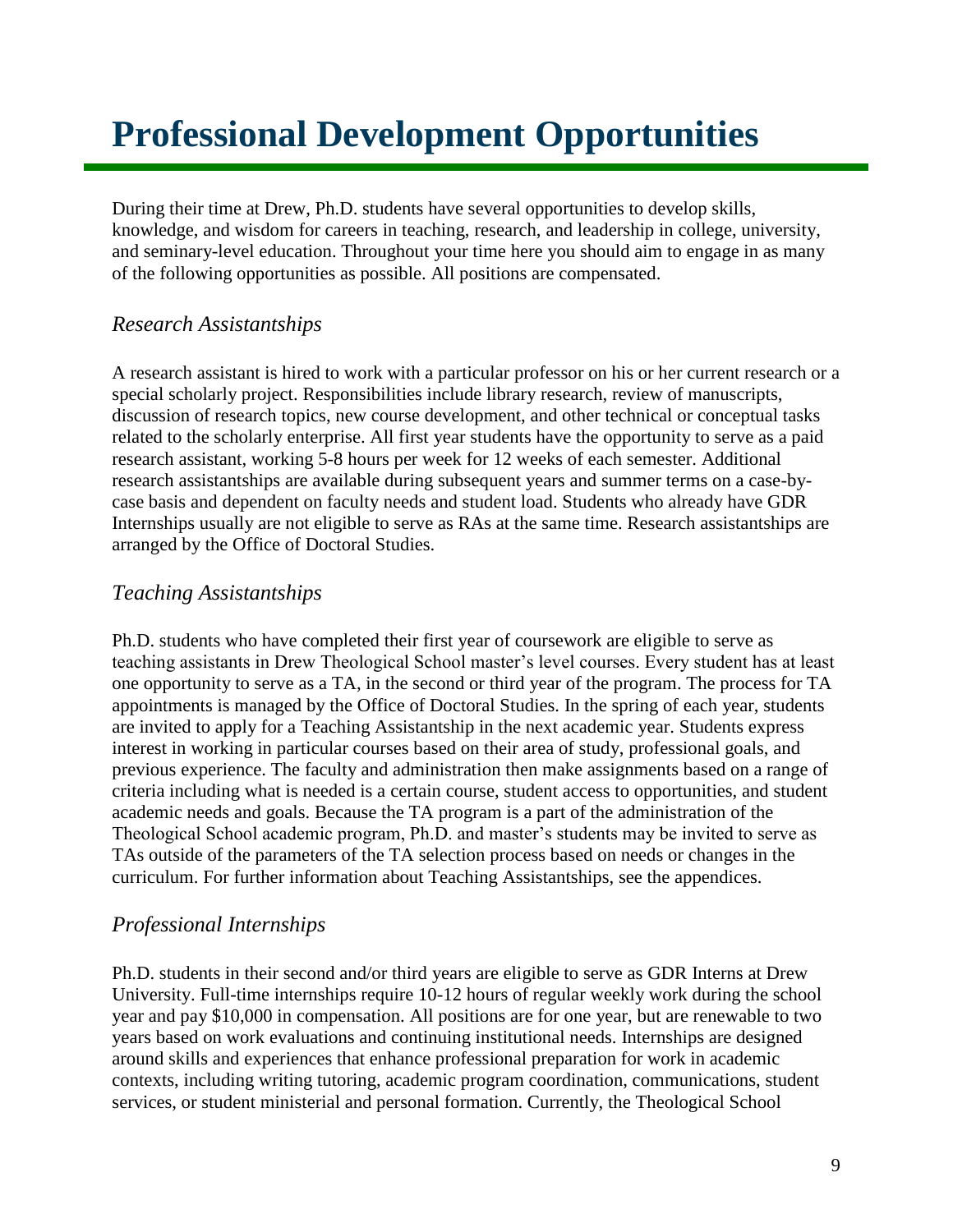supports GDR internships in the Theological Language and Learning Center, the prison education program (PREP), the Drew University Center for Global Education, the Journal of Feminist Studies in Religion, Craig Chapel, the Office of Vocation and Formation, the Theological School Community Garden, and the University Communications Department. The process for internship appointments is managed by the Office of Doctoral Studies. In the Spring of each year, students are invited to apply for internships that will be open in the next academic year. The administration makes appointments based on student applications, fair access to opportunities, and student professional capacities and goals.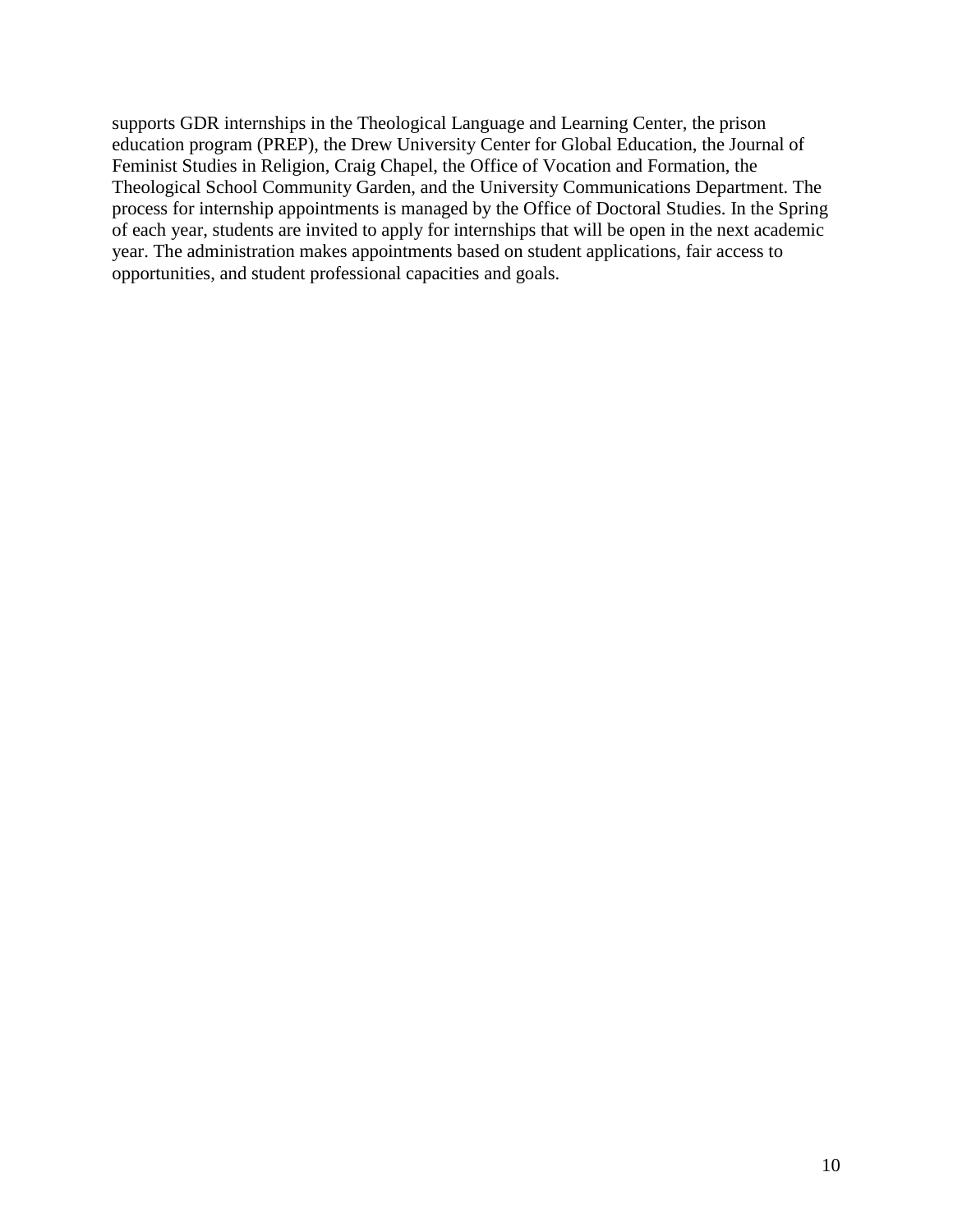## **Program Timeline**

This sample schedule provides an overview of the timeline for completing the entire program:

|      | <b>Fall Semester</b> | <b>Spring Semester</b> | <b>Summer</b>              |
|------|----------------------|------------------------|----------------------------|
| Year | Register for three   | Register for three     | Prepare for language exam; |
| One  | courses (9 credits)  | courses (9 credits)    | take exam in August        |

You are strongly encouraged to pass one language exam before your second year of coursework begins.

|             | <b>Fall Semester</b>                     | <b>Spring Semester</b>                    | <b>Summer</b>                                                                        |
|-------------|------------------------------------------|-------------------------------------------|--------------------------------------------------------------------------------------|
| Year<br>Two | Register for three<br>courses (9 credits | Register for three<br>courses (9 credits) | Prepare for second language exam;<br>take exam in August (if you haven't<br>already) |

You must pass both languages exams before your petition for comprehensive exams can be approved.

Note: Doctoral area faculty meet monthly only from September to May. Plan the submission of your comprehensive exam petition and proposals carefully in order to allow adequate time for their approval. If you have not completed your proposal by the end of the summer, you may register for one of the continuing registration options under the Maintaining Matriculation section below.

|                      | <b>Fall Semester</b>                                     | <b>Spring Semester</b>                                   | <b>Summer</b>                                             |
|----------------------|----------------------------------------------------------|----------------------------------------------------------|-----------------------------------------------------------|
| Year<br><b>Three</b> | Register for Comp.<br>Exam Prep 1 <sup>st</sup> Semester | Register for Comp.<br>Exam Prep 2 <sup>nd</sup> Semester | Begin putting your<br>dissertation prospectus<br>together |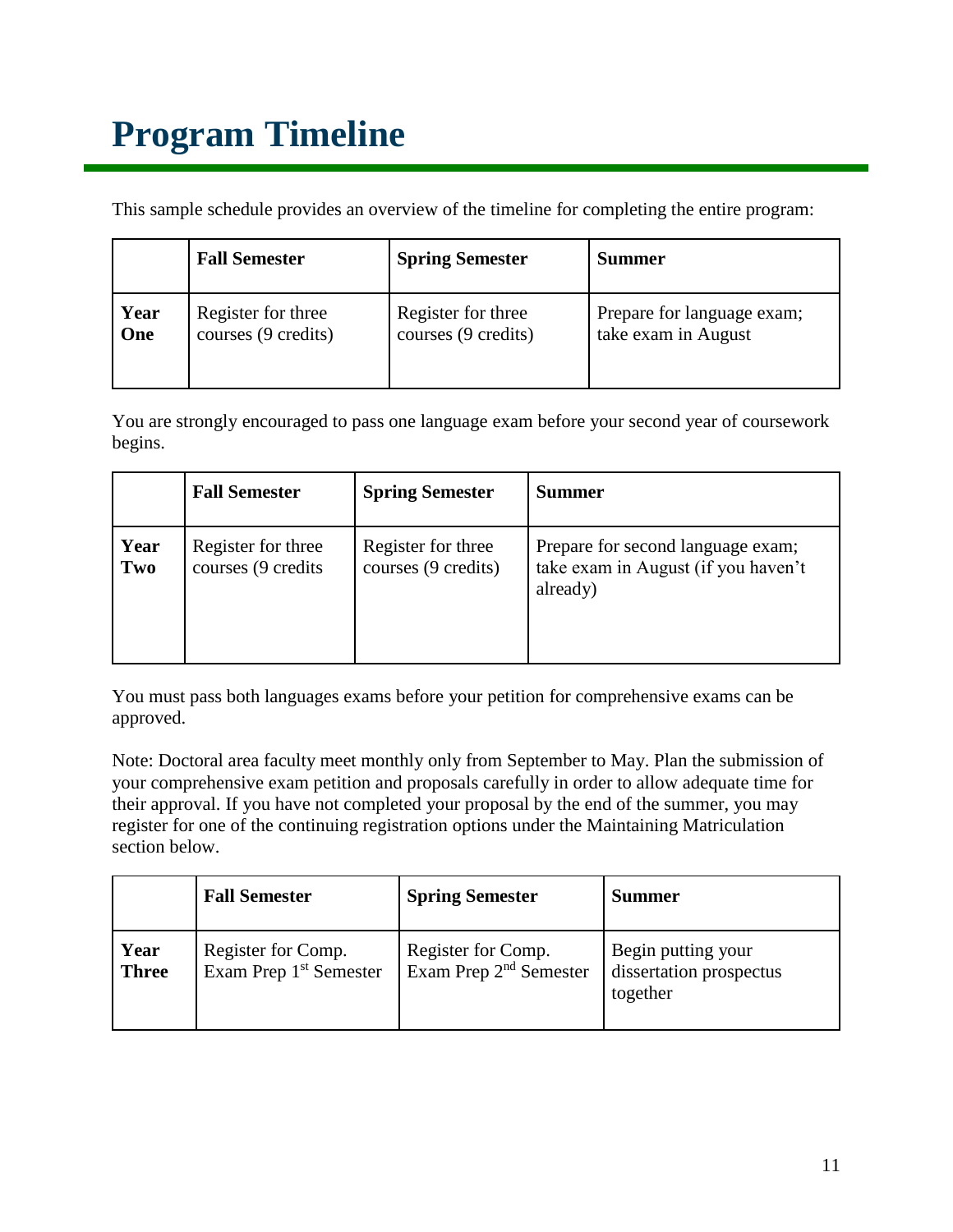|      | <b>Fall Semester</b>         | <b>Spring Semester</b>                    | <b>Summer</b>       |
|------|------------------------------|-------------------------------------------|---------------------|
| Year | Register for                 | <b>Register for Dissertation Research</b> | Continue to work on |
| Four | <b>Dissertation Research</b> | II. Begin writing in earnest.             | your dissertation   |

Up to two semesters of Dissertation Prospectus Preparation are permitted. However, it is a relatively short document (approx. 12 pages) and students should aim to complete it and obtain approval within one semester.

|                     | <b>Fall Semester</b>                                                     | <b>Spring Semester</b>                                                                                                      | <b>Summer</b>                        |
|---------------------|--------------------------------------------------------------------------|-----------------------------------------------------------------------------------------------------------------------------|--------------------------------------|
| Year<br><b>Five</b> | Register for After<br>Dissertation-Year Work<br>1 <sup>st</sup> Semester | <b>Register for After Dissertation-</b><br>Year Work 2 <sup>nd</sup> Semester.<br>Complete and defend your<br>dissertation. | Graduate at the May<br>Commencement! |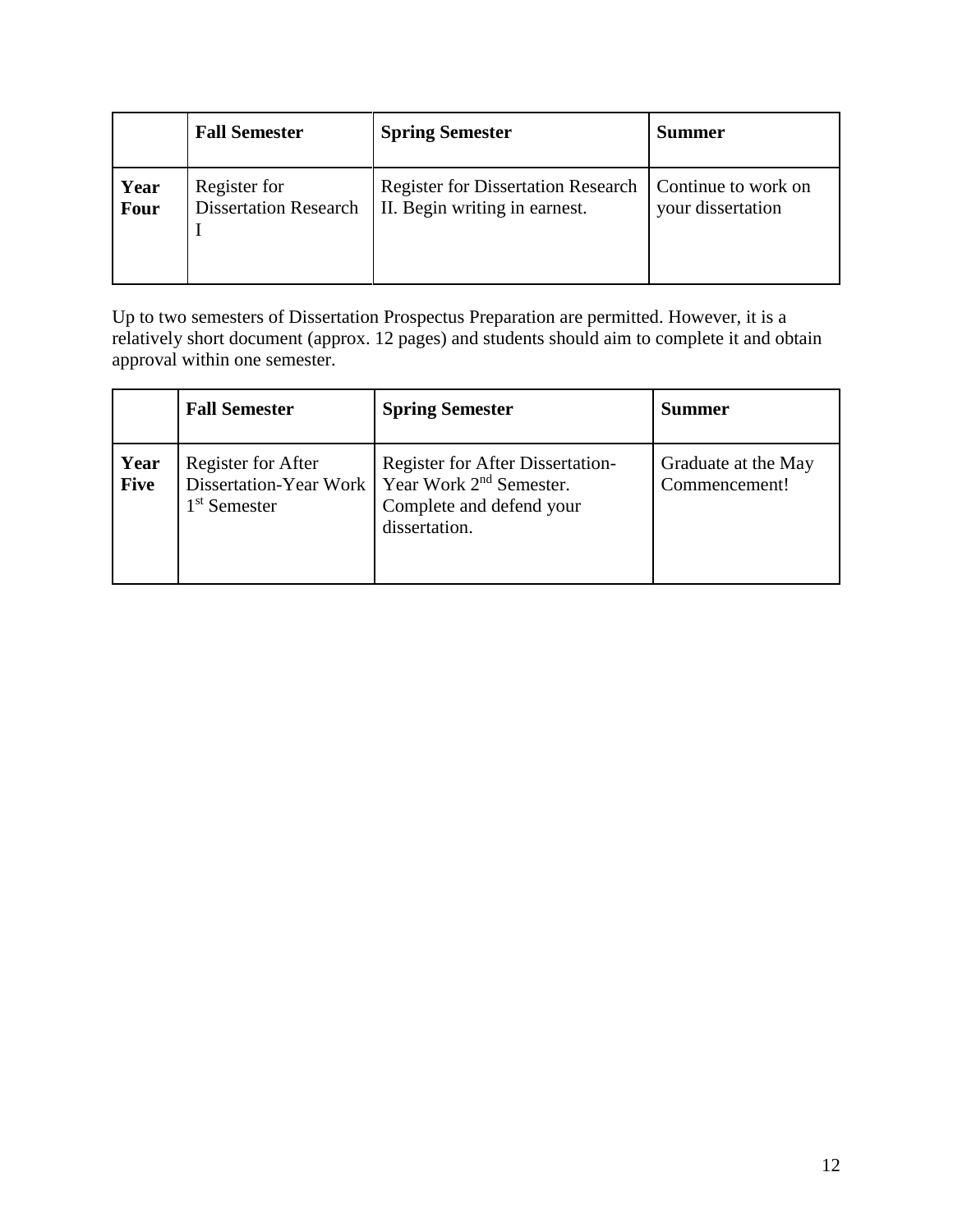## **Conference Opportunities**

#### *Transdisciplinary Theological Colloquium*

The Transdisciplinary Theological Colloquium is Drew's signature conference. Each year the conference is centered around a unique theme that draws contributions from top scholars in related fields who, along with the conference attendees, spend the weekend in dialogue across disciplinary boundaries. Past conferences have focused on themes such as decolonizing epistemologies, a theology of eros, divine multiplicity, and more.

#### *Institute for Ecstatic Naturalism*

The Institute for Ecstatic Naturalism is a center at Drew University that probes and develops the school of thought called "Ecstatic Naturalism" that has been formulated by Drew's own Dr. Robert Corrington. Integrating American pragmatism, phenomenology, psychoanalysis, and German Idealism, Ecstatic Naturalism pursues an alternative metaphysic that argues that nature is all that there is, without an appeal to a supernaturalist entity or creator. The Institute puts on an annual Congress that explores Ecstatic Naturalism's robust engagement with critical topics such as immanence and transcendence; race and gender; and mind, semiotics, and symbols in nature.

#### *GDR funded conference participation*

Drew Ph.D. Students regularly present at the AAR/SBL national and regional meetings as well as other appropriate conferences each year. All students in the second through seventh years of their program are eligible for one conference reimbursement per year, and up to four reimbursements throughout their tenure in the program. Application deadlines and the amount of money available to each student is determined by the GDRSA executive committee each year.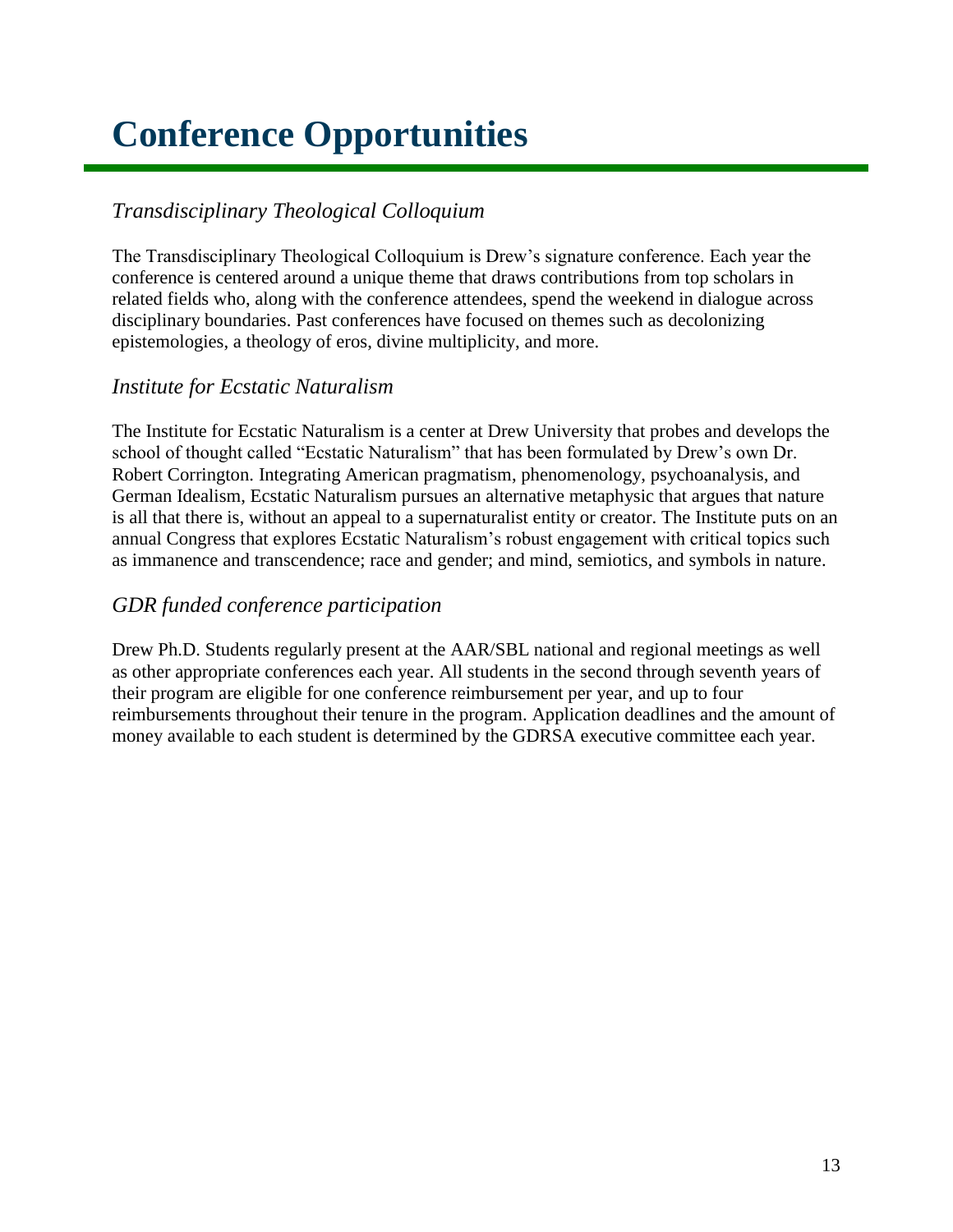## **Frequently Asked Questions**

The Theological School Academic Policies are published annually in Drew University's Theological School Catalog. This document can be accessed in its entirety from the Registrar's [webpage.](http://www.drew.edu/registrars-office/about-us/catalogs-course-lists-academic-calendars/) If there is any contradiction between this Catalog and this handbook, the Catalog dated to the student's semester of entrance takes precedence.

#### **How long do I have to complete the program?**

The Drew Ph.D. program is designed to be completed in 5-6 years, comprised of 2 years (4 semesters) of coursework, 1 year of comprehensive exams, and 2 years of dissertation research and writing. Students may utilize the continuing registration options for comprehensive exams and the dissertation period in order to maintain matriculation while completing the degree. All candidates must complete the program in 7 years. Leaves of absence are not included in the 7 year total time (see the Registration Status section below).

#### **Who is my advisor?**

Meredith E. Hoxie Schol [\(mhoxieschol@drew.edu\)](mailto:mhoxieschol@drew.edu) is the Director of the Office of Doctoral Studies, which manages the post-coursework and professional development processes and programs for doctoral students at Drew Theological School. Dr. Hoxie Schol serves as a secondary advisor for all doctoral students and is available to discuss your progress through the program or professional development and goals.

All students in the GDR are assigned an academic advisor upon entering the program. Your academic advisor's approval is needed for most forms as well as for registration. Each semester they will provide you with a pin which you will use to register for courses online.

You may request to change your advisor. The Change of Advisor Form does not ask for the reasons for the requested change, nor does it require the signature of your current advisor. The request is reviewed for approval by the Director of Doctoral Studies. The form can be found on the Theological School's Resources for Current Students [webpage.](http://www.drew.edu/theological-school/resources/)

The term "advisor" is also frequently used for the first reader of your dissertation. Because an academic advisor is often assigned to you upon the basis of your research interests, that same faculty member may well go on to become the first reader of your dissertation and the chair of your dissertation committee. Know, however, that it is possible, and not uncommon, to have a faculty member other than your initial academic advisor serve as the first reader of your dissertation.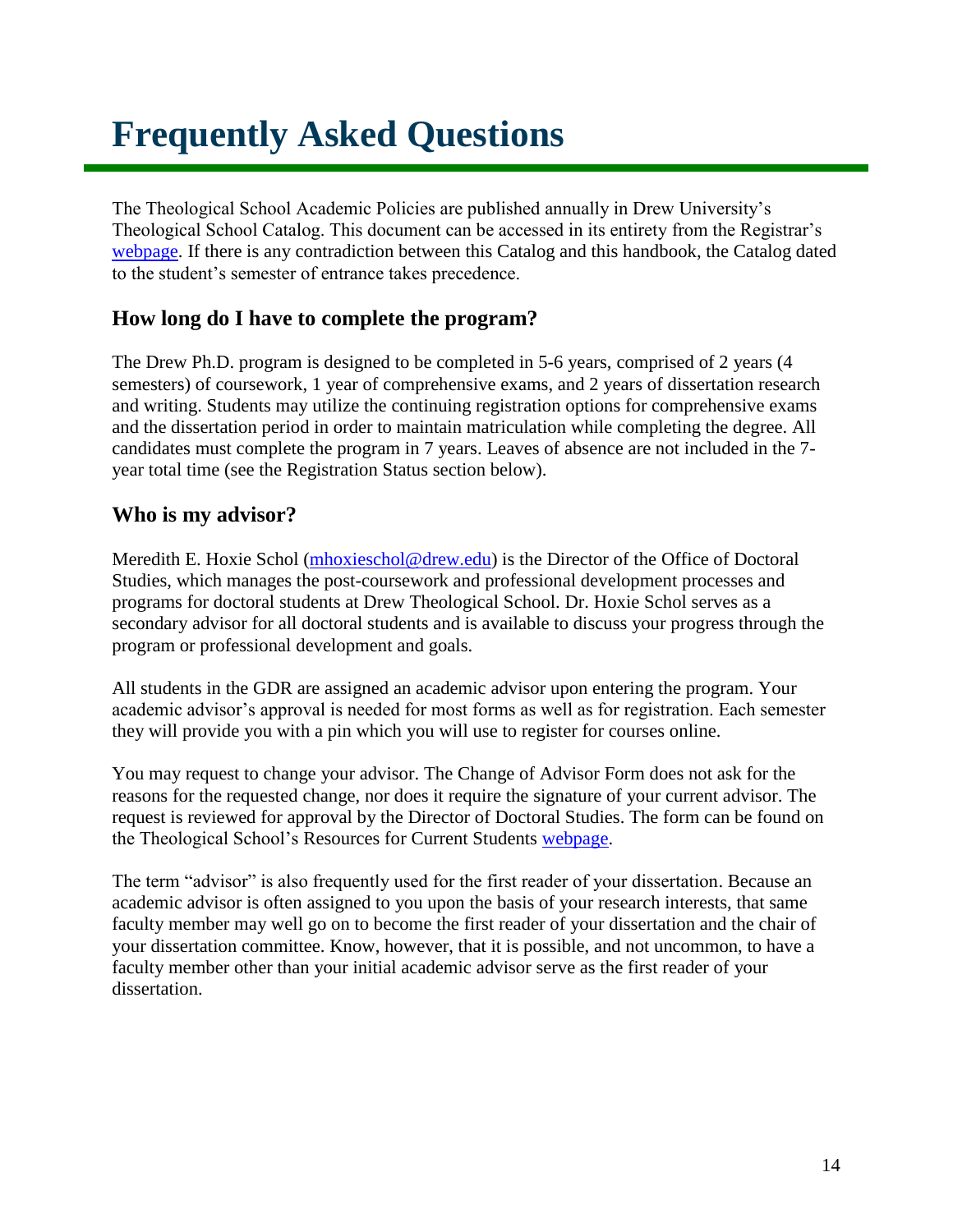#### **Can I transfer credits into my degree?**

It is possible to transfer credits into the Ph.D. degree under certain circumstances. Please consult the Academic Catalog on the Registrar's [webpage.](http://www.drew.edu/registrars-office/)

#### **Can I audit a course?**

GDR students commonly audit courses, especially after completing coursework. To officially audit a course carries a hefty tuition charge. You can, however, unofficially or informally audit Theo School courses by permission of the instructor and without any charge. When unofficially auditing, you do not register for the course, nor is the course recorded on your transcript. If you wish to unofficially audit a course you must speak with the professor and obtain their permission to do so. Each professor will have particular expectations for your participation as an auditor. Generally, auditors are not expected to write papers and if you wish to participate in class discussion you are expected to have completed the assigned readings.

#### **What happens if I miss class?**

Students should stay in close contact with professors in the case of medical or other situations. Students are responsible for class attendance and for completing all assigned work. Faculty members are not obligated to review class material, give makeup examinations, or make special arrangements to accommodate absences. Faculty may indicate in the syllabus a maximum number of absences that are allowed before a student fails a course. Attendance via remote technologies (Zoom, facetime, etc.) is not equivalent to in person attendance. Attendance for classes scheduled to meet on campus should be in person. Watching a class recording does not substitute for attendance in either a synchronous online class or a class that has on campus and online components. Any exceptions must be proposed or approved by the instructor.

#### **What happens if bad weather prevents me from getting to class?**

Students are expected to attend class when the University is open. Long-distance commuting students should stay in close contact with the Professor in cases of inclement weather. The decision to cancel classes due to weather will be made by the University. To sign up for the University's emergency notification system or to view policies regarding snow closings, visit: [https://www.drew.edu/emergency/.](https://www.drew.edu/emergency/) When the University is closed, all on campus classes are cancelled. Synchronous online classes (e.g. via Zoom) will be held unless announced otherwise by the instructor.

#### **What should I do if I cannot complete a course?**

In extenuating circumstances, a student may request and be granted an extension of time in which to complete a course, known as an Incomplete. Before the course ends, speak with your professor and submit a petition for an Incomplete through the Graduate Academic Standing petition on the Registrar's page.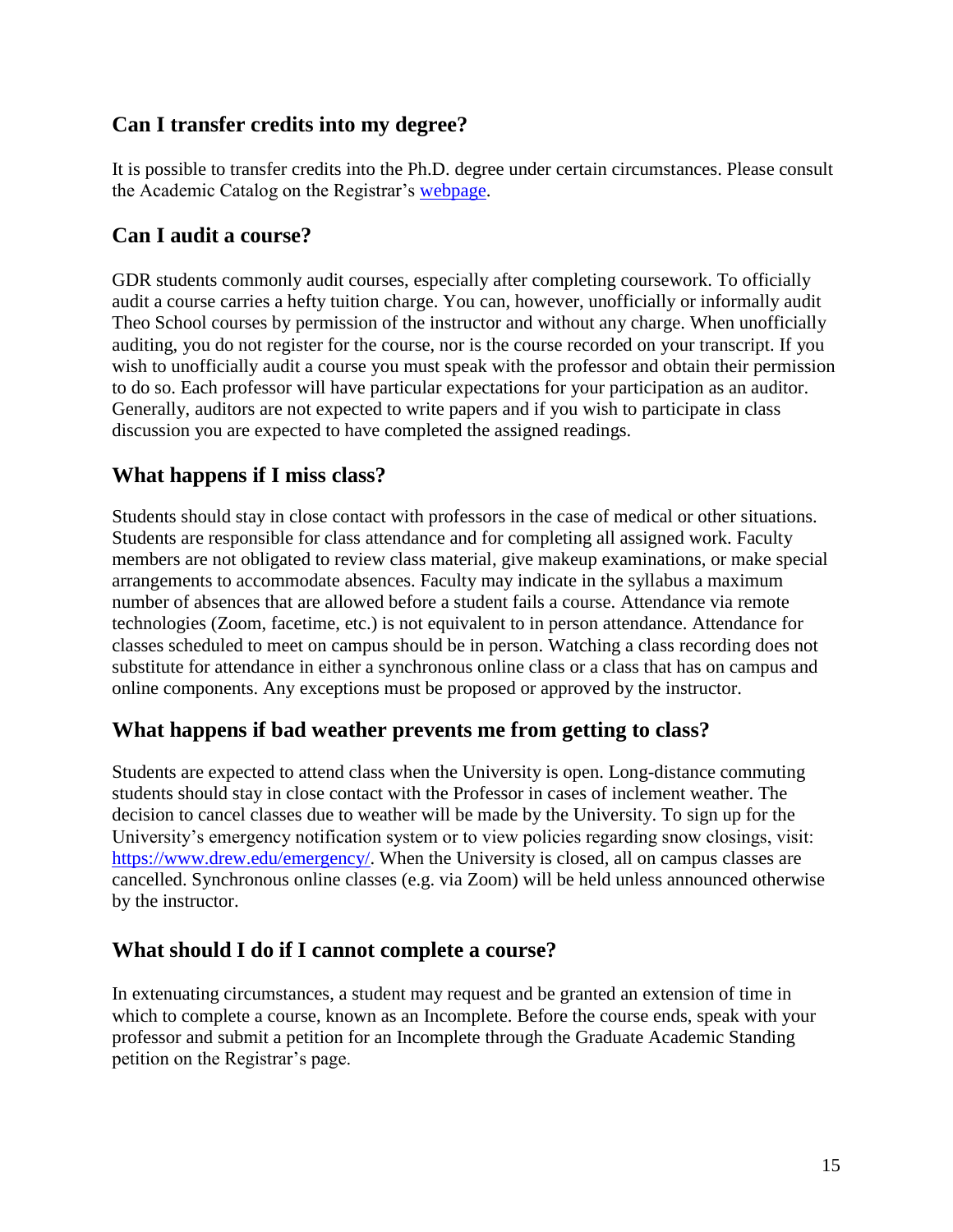There is an official default deadline of April 15 for Incompletes from the fall semester and of October 1 for Incompletes for the spring semester. On November 1 and June 1 each year, any Incompletes from the previous spring and fall semesters automatically change to U (which is equivalent to an F). Even one U can drag your GPA below the required grade point average and put you on the Academic Standing Committee's radar. If the committee deems that a student is carrying "excessive Incompletes" - which may be as few as two or three - the committee may place the student on a mandatory leave of absence. Note that students are not entitled to university housing during leaves of absence, and, by federal regulation, are required to begin repayment on student loans.

#### **What resources are there to help me with my writing?**

Located in the Vivian A. Bull Academic Commons in the Library, the [University Writing](https://www.drew.edu/center-academic-excellence/about-us/writing-support/)  [Center](https://www.drew.edu/center-academic-excellence/about-us/writing-support/) (UWC), under the umbrella of the [Center for Academic Excellence\(](https://www.drew.edu/center-academic-excellence/)CAE), provide services for students, faculty, and staff to strengthen their writing skills. While walk-in visits are welcome, appointments are encouraged and can be made to provide concentrated and intentional assistance. Appointments can be made by visiting [https://drew.mywconline.com/.](https://drew.mywconline.com/) First time users will need to create a registration account to set up an appointment, preferably using their Drew email to sign up.

The UWC, in particular, is committed to helping students with their academic and professional writing in a friendly and respectful manner. It offers individual tutoring for writing, languages, and ELL; free writing and grammar workshops; thesis and dissertation support; and faculty writing support. The center strives to create an academic community of independent writers who are able to recognize strategies in order to improve their own writing.

#### **When should I start developing comprehensive exam proposals?**

During the first year of coursework, you should consult with your academic advisor, obtain the comprehensive exam guidelines and advice, and begin having informal conversations with faculty and colleagues about your interests and preparation for exams. In your second year, you should make a timeline with your advisor for developing and submitting your proposals. It is best to submit all necessary proposals by September of your third year at the latest, so you can begin taking your comprehensive exams in the fall semester.

#### **When should I start thinking about my dissertation?**

During your coursework, pay attention to areas of your field or particular research questions that animate your thinking or you feel particularly invested in. Research essays that you write in particular classes may form the basis of your dissertation research, or a particular theme may develop across your coursework. Use your comprehensive exams to deepen an area of study that may be related to your dissertation topic. It is common for students to research and write about topics that are different than the ones they entered intending to pursue. The coursework and comprehensive exam phases are an important part of clarifying and identifying your dissertation topic.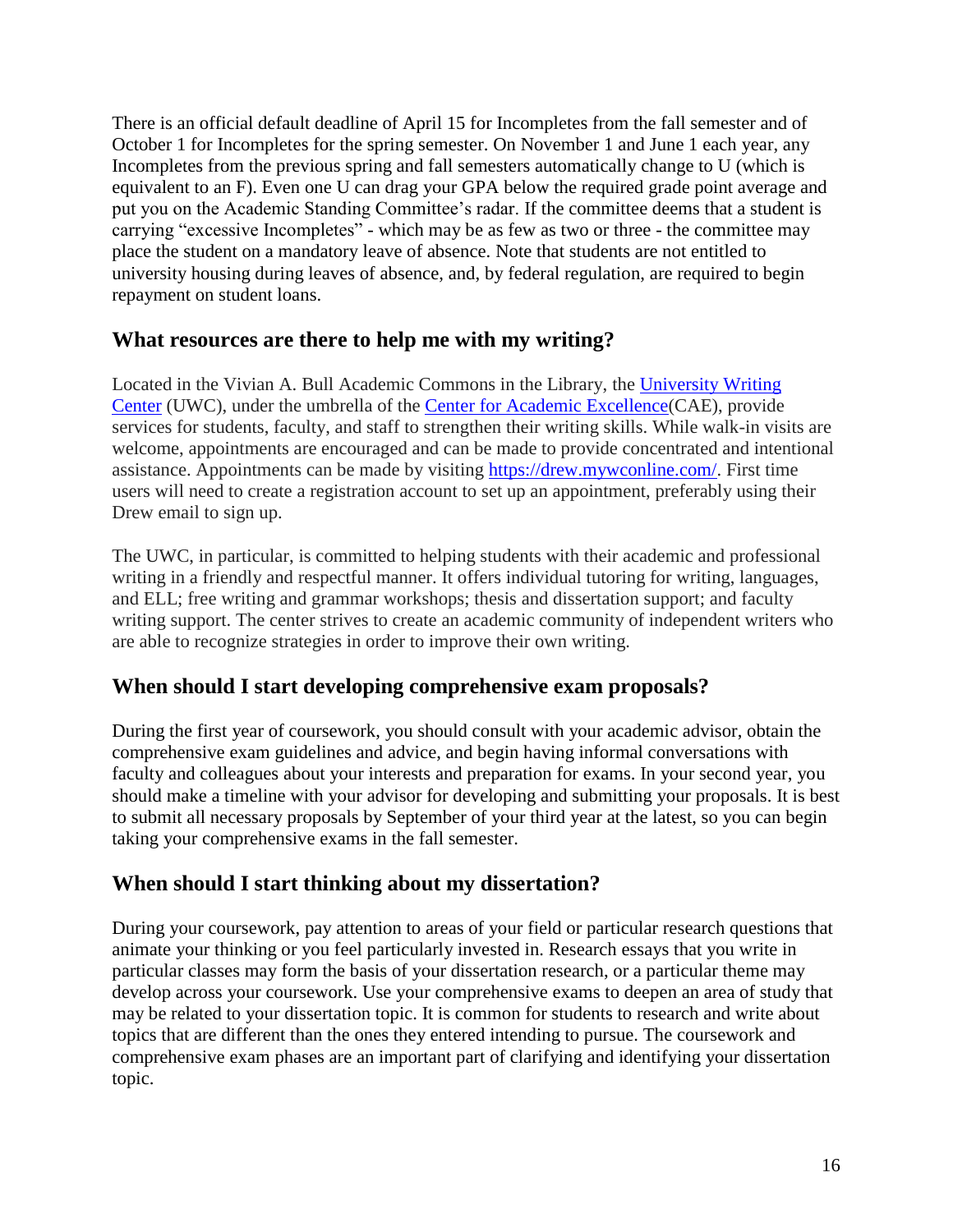#### **What financial assistance and scholarships are available to me?**

All Ph.D. students in the Graduate Division of Religion receive 100% tuition scholarships plus a variable amount first year living stipend or named scholarship. First year students are guaranteed research assistantships; second and third year students are guaranteed at least one teaching assistantship and have priority for internships. Once positions have been filled by those to whom they are guaranteed, students may be offered other positions for which they are eligible. Students are encouraged to seek outside funding from organizations such as the [Forum for Theological](https://fteleaders.org/)  [Exploration \(FTE\),](https://fteleaders.org/) the General Board [of Higher Education and Ministry of United Methodist](https://www.gbhem.org/loans-scholarships/scholarships/list-of-scholarships/)  [Church,](https://www.gbhem.org/loans-scholarships/scholarships/list-of-scholarships/) [the Louisville Institute,](https://louisville-institute.org/) [the Woodrow Wilson National Fellowship Foundation,](https://woodrow.org/) [the](https://www.aauw.org/)  [American Association of University Women,](https://www.aauw.org/) etc.

#### **What additional fees do I need to be aware of?**

University and some program-related fees are not covered by tuition scholarships. Students are routinely responsible for the following types of fees.

- Language preparation and exam fees: Students pay for external preparation courses as well as to sit for the Drew exam.
- Several University fees are applied to a student bill in each semester depending on the registration status. Information is available on the Student Accounts [webpage.](http://www.drew.edu/finance-administration/about-us/student-accounts/student-accountsinfo-for-students-parents/tuition-and-fees-schedules/)
- When not in coursework or the dissertation year, students maintaining matriculation. A flat fee is charged for this registration status. See the Student Accounts [webpage.](http://www.drew.edu/finance-administration/about-us/student-accounts/student-accountsinfo-for-students-parents/tuition-and-fees-schedules/)

#### **I have an unpaid bill. Can I attend a course without registering?**

Students are required to register for courses prior to attending them. Those who are not properly registered are not permitted to attend classes and cannot receive a grade. Student accounts must be current at the beginning of each semester. Registration requests received after the Registrar's deadlines are subject to a late registration fee.

#### **How do I get accommodations for a disability?**

Students who require accommodations should contact the Office of Accessibility Resources (OAR), in Brothers College, 973-408-3962, for a private, confidential appointment. Accommodation Request Letters are issued to students after documentation, written by a qualified professional, is reviewed and accommodations are approved by OAR. For more information, see: [http://www.drew.edu/academic-services/disabilityservices.](http://www.drew.edu/academic-services/disabilityservices) Accommodations are implemented by faculty only after the student presents the Accommodation Request Letter issued by OAR. Letters should be presented to the faculty at least one week before the accommodation is needed. Students' requests for accommodations thus should be submitted to OAR within the first two weeks of a course. Returning students with previously approved accommodations should make letter requests for the current semester to Accessibility Resources within the first two weeks of class.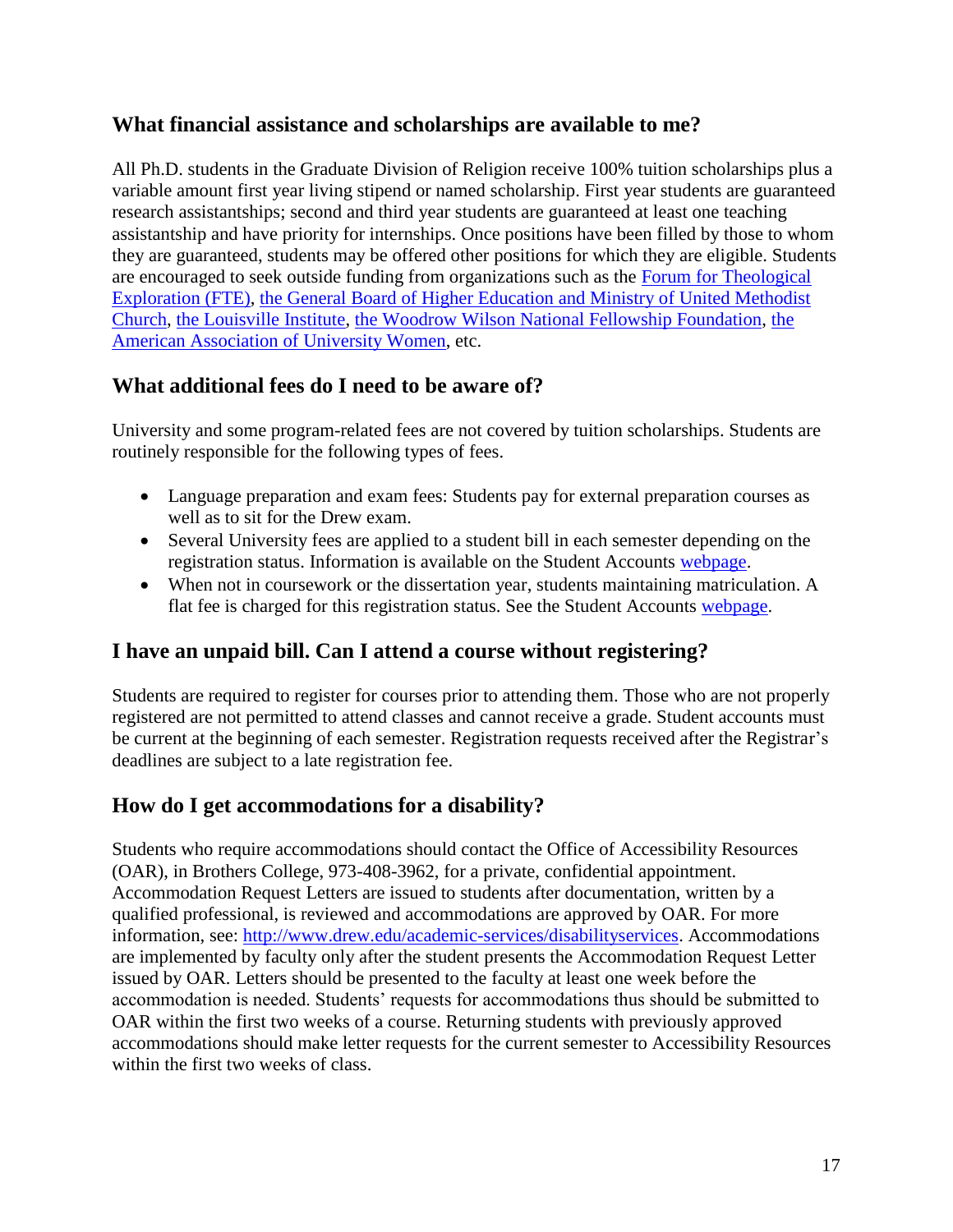#### **Am I expected to use inclusive language in my work for this program?**

The Drew University Theological School affirms the full equality of all persons in God's allinclusive love, regardless of gender, race, nation, class, age, ability, religion, or sexual orientation (Galatians 3:28). This theological conviction finds social expression in spoken and written language. In order to live out a crucial practical dimension of our equality in Christ and to avoid marginalizing members of our community, the Theological School expects students to use non-discriminatory and mindfully inclusive language for humanity both in the classroom (that is, in writing assignments, presentations, and classroom discussions) and in the chapel liturgy (that is, in prayers and sermons). Students are also encouraged to use a variety of metaphors when referring to God. While students will not receive grade deductions on specific assignments, they will be evaluated on their overall efforts to engage the theological and social problems of discriminatory and exclusive language. This policy thus encourages students to work to integrate a theology of God's love and justice with the everyday practice of leadership.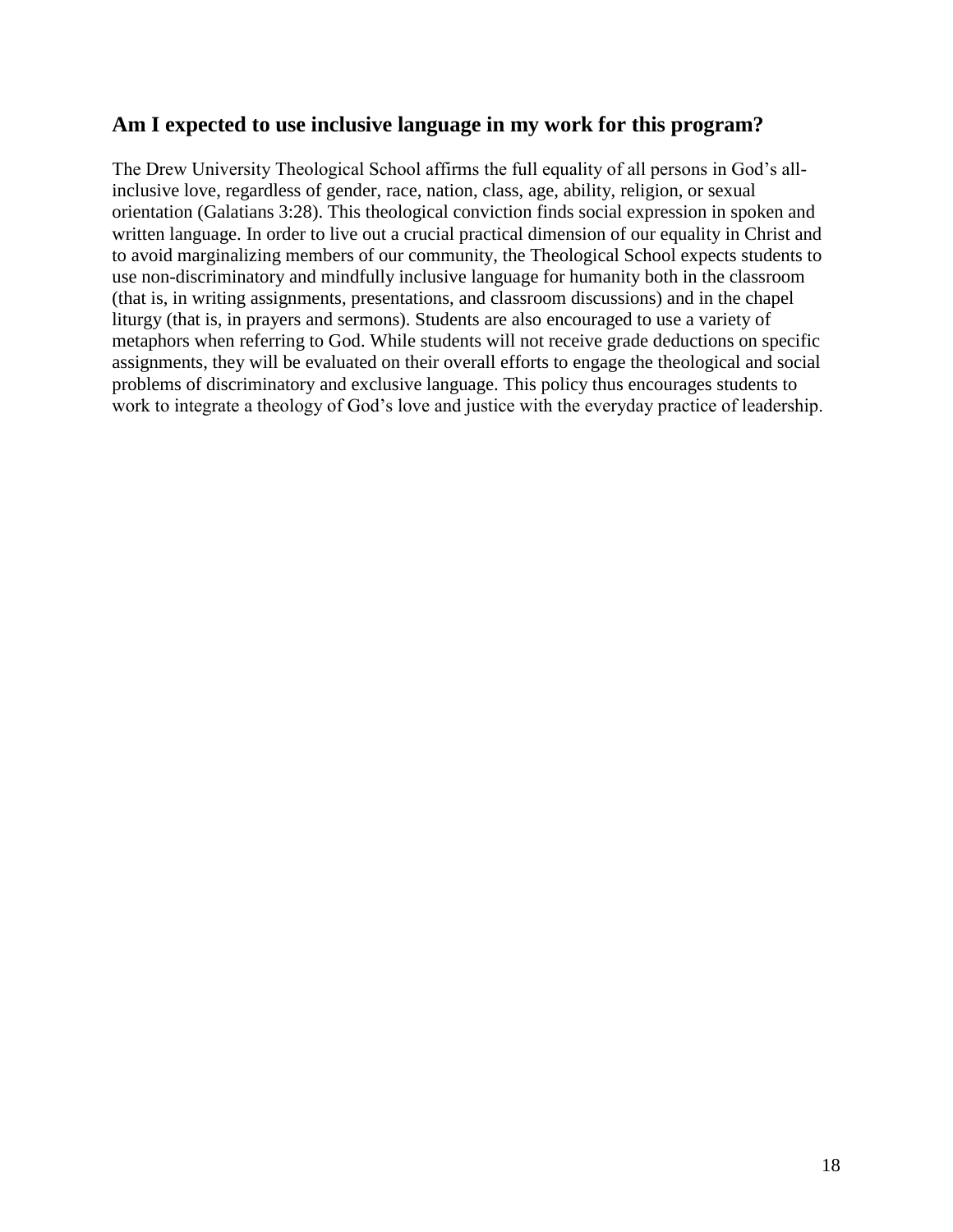## **Registration Status**

Students in the Ph.D. program are expected to maintain communication and connection with Drew throughout the entire program. Different registration statuses indicated your progress through the program.

#### **Active**

Students who are consistently registered for classes (9 credits per semester of coursework) or continuous registration will maintain "active" status with Drew. This status allows students access to all academic, support, and student life services at the University. Students who fail to register in any semester will have their status revised to "inactive." Students not registered two semesters will be automatically withdrawn from the program and will have to petition for reentry through the Registrar's [webpage.](http://www.drew.edu/registrars-office/about-us/students/) Ph.D. students are not required to register for January or Summer terms.

#### **Continuous Registration (or, maintaining matriculation)**

Students may register for a continuous registration course at various times in the program, such as during language exam preparation, comprehensive exams, and dissertation writing. All continuous registration is counted toward the total time allotted for the completion of the program. Students who are not taking courses must either register for continuous registration or have an official leave of absence. A continuous registration course fee is charged per semester. Students register for one of the following:

#### **Language Prep**

As needed: GDR CR1F – LANGUAGE PREP 1ST SEMESTER GDR CR2F – LANGUAGE PREP 2ND SEMESTER

#### **Comp Prep**

As needed: GDR CR3F – COMP. EXAM PREP 1ST SEMESTER GDR CR4F – COMP. EXAM PREP 2ND SEMESTER By special approval: GDR CR5F – COMP. EXAM PREP ADDITIONAL SEMESTER

#### **Dissertation**

Prospectus, as needed:

GDR CR6F – DISSERTATION PROSP. PREP 1<sup>ST</sup> SEMESTER GDR CR7F – DISSERTATION PROSP. PREP 2ND SEMESTER

#### Required:

DIST 998 – DISSERTATION RESEARCH I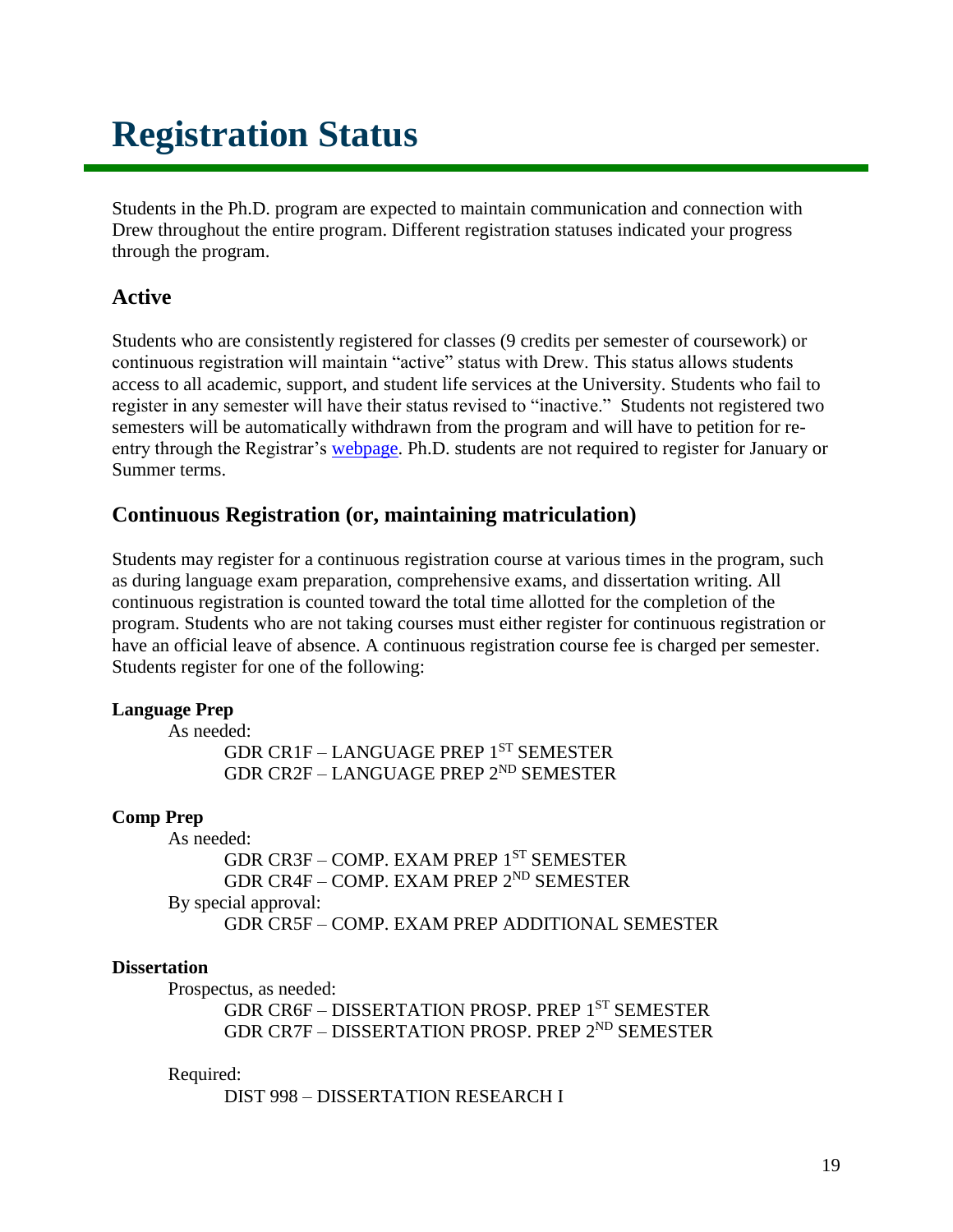```
DIST 999 – DISSERTATION RESEARCH II
As needed: 
     GDR CR8F – AFTER DISSERTATION-YEAR WORK 1ST SEMESTER
     GDR CR9F – AFTER DISSERTATION-YEAR WORK 2nD SEMESTER
By special approval:
     GDR CR10F – AFTER DISSERTATION-YEAR WORK 3RD SEMESTER
     GDR CR11F – AFTER DISSERTATION-YEAR WORK 4TH SEMESTER
```
#### **Leave of Absence**

Unexpected life events or personal challenges can interrupt a student's ability to make progress in the degree. At times like this, students might reduce the number of credits they plan to take or consider a complete leave of absence. This status stops the clock on your allowed time to completion of your degree. In addition to the seven years allowed to complete the degree, students are allowed two semesters of official leave from the program. In special cases, a second year of leave may be approved by the Graduate Academic Standing Committee in consultation with the student's advisor. As a leave of absence is intended to provide time away from the work of the degree, students do not have access to academic, support, and student life services at the University.

Students may apply for a leave of absence at any time during matriculation in the program. To obtain a leave of absence from the program--whether for medical, financial, or personal reasons- students must file a leave of absence application online. This form is found on the Registrar's Office web [page.](http://www.drew.edu/registrars-office/about-us/students/) Any leave of absence that is approved becomes effective as of the date it is processed and is not applied retroactively.

Students who take the leave during a semester should be aware of the grading and refund policies of the University. A leave of absence does not exempt a student from receiving grades for courses they have been registered for nor does it guarantee a refund of tuition paid. The date a leave is requested determines the amount of tuition refund (if any). For example, a leave of absence requested and received in the middle or at the end of a semester will not be effective from the beginning of the semester. If you are considering a leave of absence, please review the leave policies and deadlines found on the [Registrar](http://www.drew.edu/registrars-office/) and [Business Office](http://www.drew.edu/finance-administration/about-us/student-accounts/) webpages.

*RE-ENTRY FOLLOWING LEAVE OF ABSENCE:* When a student plans to return to the program following a leave of absence, they must submit a Re-Entry form, which can be found on the Registrar's [webpage.](http://www.drew.edu/registrars-office/) If a student does not return from a leave of absence in the semester following the leave, the student's status will be revise to "inactive." If the student is inactive for two semesters, they will be withdrawn from the program by the University.

#### **Medical Withdrawal from a Semester**

Students with personal emergencies that occur after the drop/add dates have passed may apply for a medical withdrawal from an entire semester. The student must provide documentation of the medical situation. Upon approval by the Associate Dean for the Theological School, the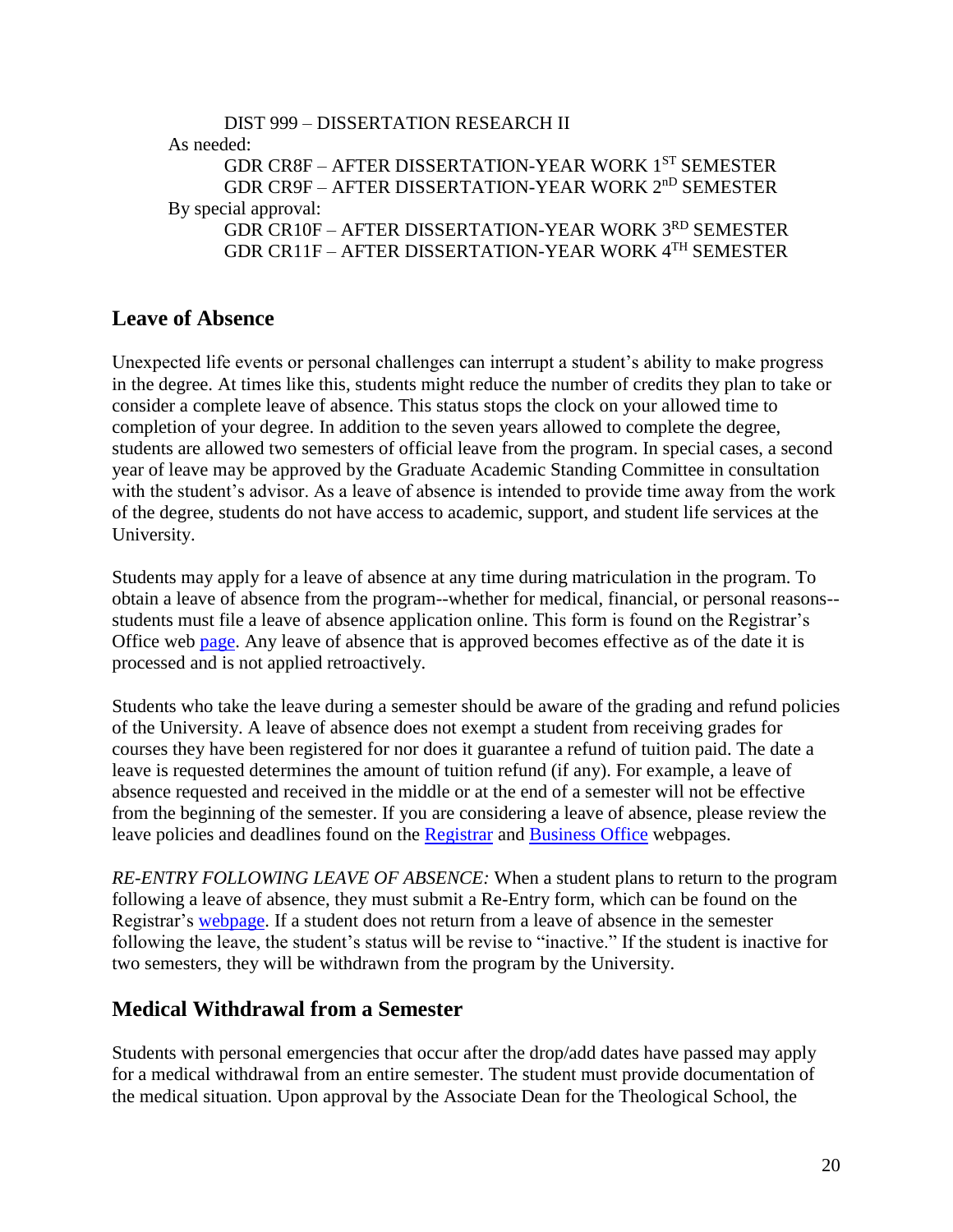student will be put on leave of absence and receive "W"s for all courses in the semester. Regular tuition refund policies apply to medical withdrawals as to leaves of absence.

#### **Voluntary Withdrawal from the Program**

If for any reason a student finds it necessary to withdraw from the program, it is important that this decision be discussed with the Director beforehand and that an appropriate and timely written notice is given to the Director and the University. In order to withdraw from the program, a student completes a Withdrawal form on the Registrar's [page.](http://www.drew.edu/registrars-office/about-us/students/) Any notice of withdrawal from the program becomes official as of the date it is received. A student who has withdrawn from the program has no access to academic, support, and student life services at the University. A student wishing to re-enter a program after withdrawing must re-apply to the program through the Graduate Admissions office.

All withdrawals are subject to the Drew University refund and grading policies and deadlines. Students are encouraged to review these policies with the Director of Doctoral Studies, the Registrar, and the Business Office before submitting an application for withdrawal.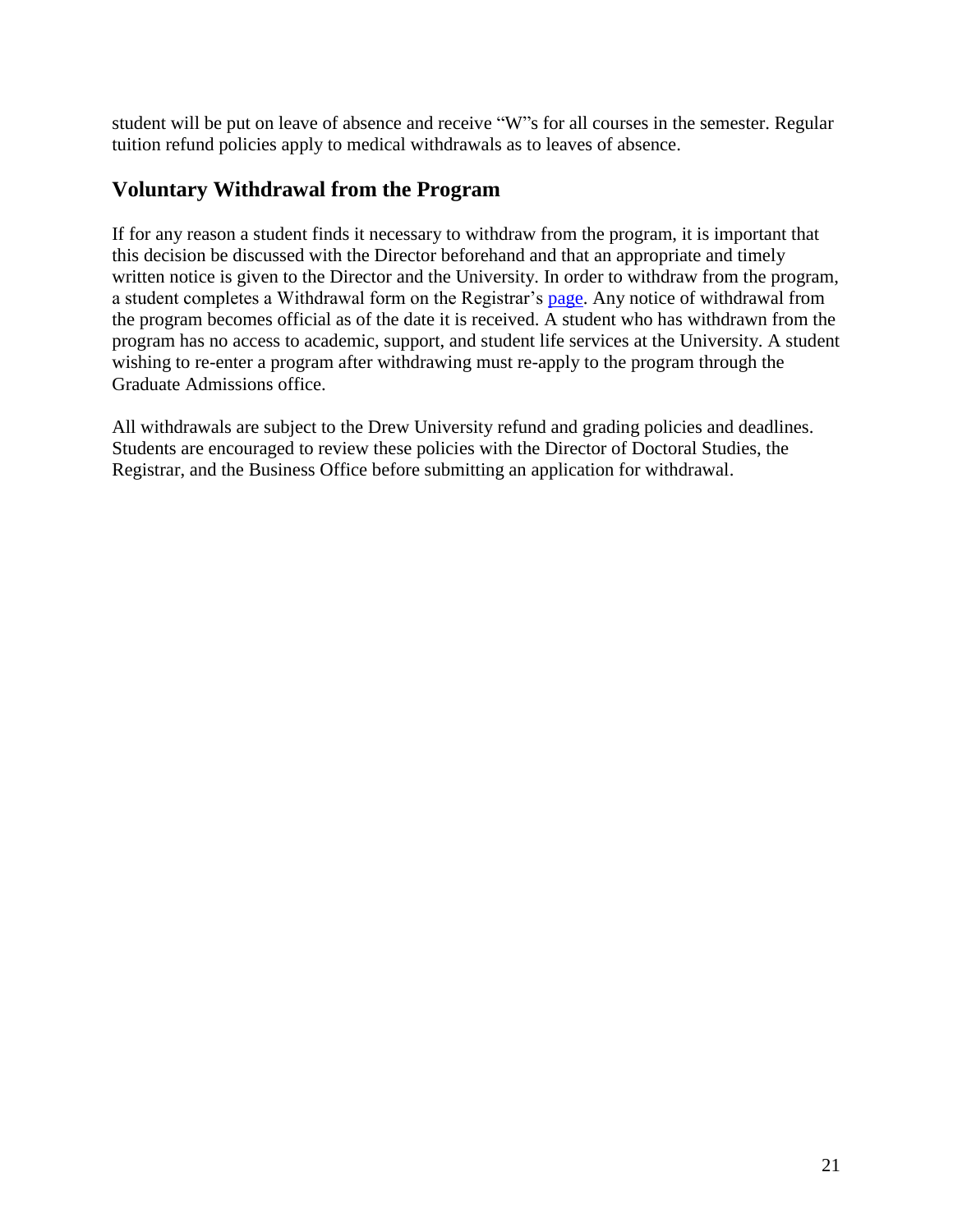## **Academic Standing**

In addition to regular course grading and assessments, students are evaluated each semester according to the standards of academic achievement and progress. The Graduate Academic Standing Committee reviews each student's academic performance after each semester and may revise student standing based on this review.

#### **Good Standing**

The successful Doctor of Philosophy student must complete coursework with an overall average of 3.4 or better, and a professional doctoral project approved (with "pass") by their faculty adviser and assigned reader.

#### **Warning or Probation**

Students who do not achieve a 3.4 G.P.A. in any semester will be placed on Warning or Probation based on the criteria outlined in the Theological School Academic Catalog posted on the Registrar's [webpage.](http://www.drew.edu/registrars-office/) Students placed on academic probation are returned to Good Standing if they achieve an overall 3.4 GPA average or better at the next time of review.

Students in the Doctor of Philosophy program must attain a cumulative minimum 3.4 G.P.A based on the completion of at least nine credits per academic term. A student who fails to achieve this G.P.A. minimum is placed on warning or academic probation for one semester. If the student is placed on warning or academic probation for the following semester, they may be ineligible for financial assistance.

#### **Required Withdrawal**

A student may be withdrawn from the program by the University for any of the following:

- A violation of the University's Academic Integrity or Human Rights policies
- Receiving all "F" grades in any one semester
- Being on probation and not returning to Good Standing at the end of the probationary semester
- Having two or more non-consecutive semesters on Warning or Probation.

Under exceptional circumstances only, a student on Required Withdrawal may appeal to the Academic Standing Committee to be re-admitted in the next term. If the appeal is approved, the student will be reinstated and placed on Probation. Such re-admissions are granted only in unusual cases, and in no cases may a student be re-admitted twice.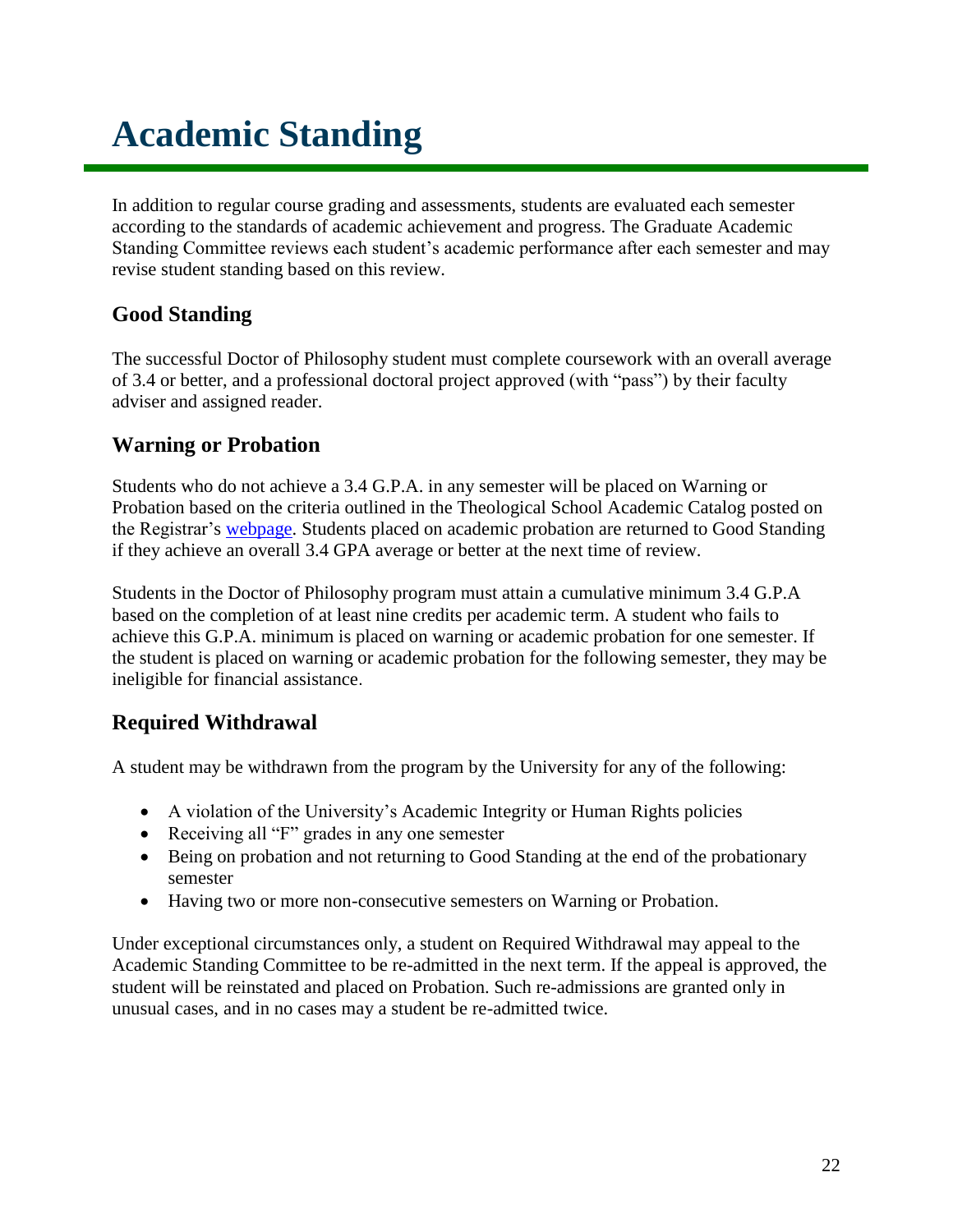## **Standards of Academic Integrity**

#### **Drew University Standards**

Drew University has established standards of academic integrity and procedures. These basic standards apply to all work done at Drew. Students are expected to study and comply with these principles. You can find the Academic Integrity policy for the Theological School in the academic catalog on the Registrar's [webpage.](http://catalog.drew.edu/content.php?catoid=27&navoid=1269#integrity)

The standards of Academic Integrity apply to information that is presented orally, in writing, or via the computer, in any format ranging from the most informal comment to a formal research paper or the writing of the final paper in reference to the project. These standards apply to source material gathered from other people, from written texts, from computer programs, from the Internet, or from any other location.

The following are examples of academic dishonesty, as defined in this policy:

**Duplicate Submission** – Submitting one's work in identical or similar form to fulfill more than one requirement without prior approval of the relevant faculty members is a breach of academic integrity. This includes using a paper or a substantial portion for more than one course or submitting material previously used to meet another requirement.

**False Citation** – Listing an author, title, or page reference as the source for obtained material, when the material actually came from another source or from another location within that source, is a breach of academic integrity. See the *Turabian Manual of Style* (latest edition and/or online quick guide) for how to cite quotations within the body of another author.

**Plagiarism** – Plagiarism is the act of appropriating or imitating the language, ideas, or thoughts of another and presenting them as one's own or without proper acknowledgement. This includes submitting as one's own a thesis, a paper, or part of a paper written by another person, whether that material was stolen, purchased, or shared freely. It also includes submitting a paper containing insufficient citation or misuse of source material. When in doubt, err on the side of referencing material. See the [Drew Theological School catalog](http://catalog.drew.edu/index.php) for a fuller discussion.

**Sanctions** – Sanctions are imposed for demonstrated breaches of academic honesty or scholarly integrity. See the section of the catalog on procedures for dealing with allegations of academic dishonesty. If dishonesty is determined, the sanctions may range from requiring that an assignment be redone to automatic failure of a course to dismissal from the Theological School.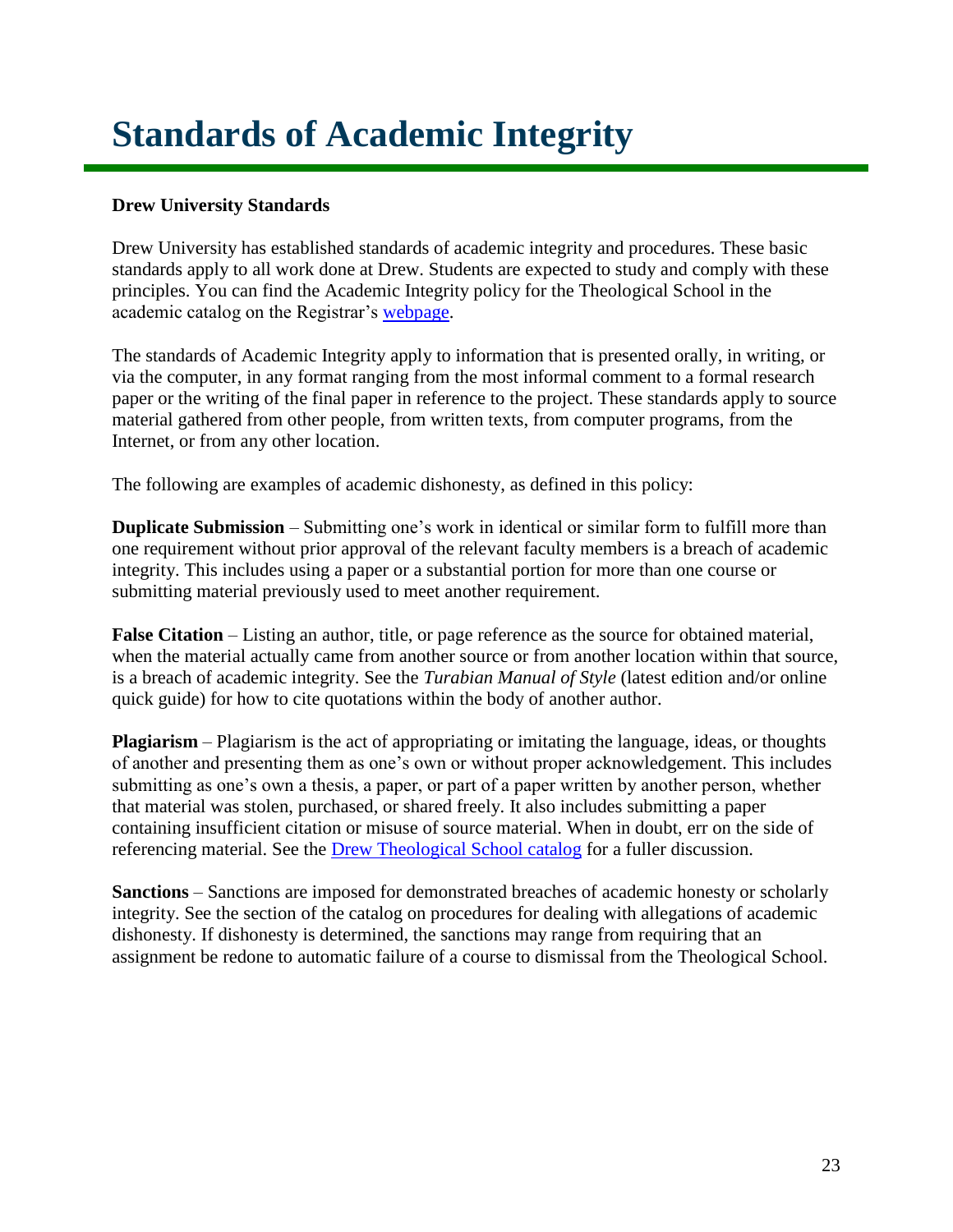### **Drew University Offices**

#### **Center for Academic Excellence**

Rose Library, Vivian A. Bull Academic Commons (First Floor) <https://www.drew.edu/center-academic-excellence/>

**Campus Life and Student Affairs** Ehinger Center, Room 147 (973) 408-3390 [stuaff@drew.edu](mailto:stuaff@drew.edu)

**Financial Aid Office**

Brother's College, Lower Level (973) 408-3112 [finaid@drew.edu](mailto:finaid@drew.edu)

#### **Student Accounts**

Brother's College, Lower Level (973) 408-3114 [studentaccounts@drew.edu](mailto:studentaccounts@drew.edu)

#### **Office of the Registrar**

Brother's College, Lower Level (973) 408-3025 [regist@drew.edu](mailto:regist@drew.edu)

#### **Graduate Academic Services Office of Doctoral Studies**

Seminary Hall, Room 29 Seminary Hall, Room 21 (973) 408-3410 (973) 408-3452 [shessler@drew.edu](mailto:shessler@drew.edu) [mhoxieschol@drew.edu](mailto:mhoxieschol@drew.edu)

#### **Theological School Dean's Office**

Seminary Hall, First Floor Maxine Beach Suite, Room 102 (973) 408-3419

Javier Viera Vice Provost and Dean [tsdean@drew.edu](mailto:tsdean@drew.edu)

Melanie Johnson-DeBaufre Associate Dean for the Theological School and Graduate Curriculum [tsacademicdean@drew.edu](mailto:tsacademicdean@drew.edu)

Tanya Linn Bennett Associate Dean for Vocation and Formation [tsdeanvocform@drew.edu](mailto:tsdeanvocform@drew.edu) Last Revised: 19 Aug 2019

Soren M. Hessler, Director Meredith E. Hoxie Schol, Director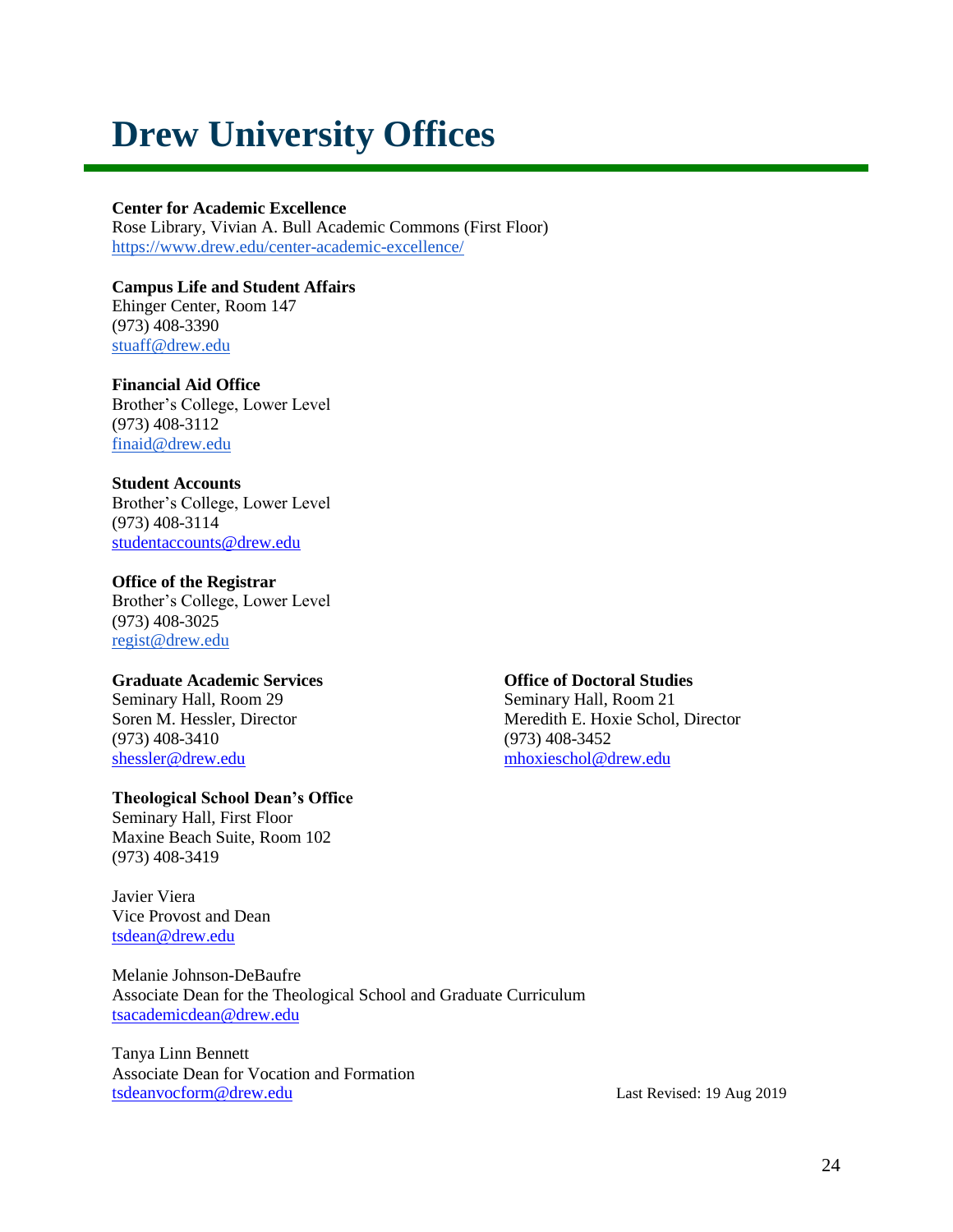## **Appendix 1: Bible and Cultures Comprehensive Exams**

### **Comprehensive Exam 1: Course Development**

Develop a two-semester course titled *Introduction to the History and Literature of Ancient Israel and Early Christianity*. Each semester is 12 weeks in length with a Reading Week at mid-point. The course meets twice a week. The sessions are 75 minutes. The course may target either undergraduates or seminarians.

Students must submit the following:

- A. A brief statement (250-300 words) of your personal philosophy on the teaching of biblical literature. In other words, what are you attempting to accomplish in the biblical studies classroom? What are your pedagogic aims?
- B. A detailed syllabus complete with
	- a. A course description;
	- b. A list of 5-6 learning goals and expected outcomes;
	- c. A schedule of weekly topics, with
		- i. A 6-10 line paragraph introducing each text/topic;
		- ii. A list of weekly (reasonably-sized and level-appropriate) reading assignments, including the focal biblical texts, and both required and secondary sources;
		- iii. A list of 3-5 discussion questions for each class session that target both conceptual understanding and applicability;
	- d. A set of assigned student activities (quizzes, papers, presentations, etc.) and assessment rubrics by which you will evaluate your students' learning progress;
	- e. A course bibliography that includes both assigned and recommended collateral readings.
- C. A corresponding set of session notes
	- a. that gives an account of the unfolding of the semester's theoretical narrative, in other words, that demonstrates the logic of the course structure, that plots the evolution of the discussion, that articulates how the semester's work culminates in a particular set of understandings that you find to be the most valuable in the study of biblical narrative;
	- b. that includes the background sources that you will read in preparation to lead discussions of each major component of the syllabus (e.g., the Pentateuch or the Synoptic Gospels) and some reflection on why/how these will be helpful.
- D. A credit-hour calculation worksheet that charts student learning hours. (Worksheet will be provided).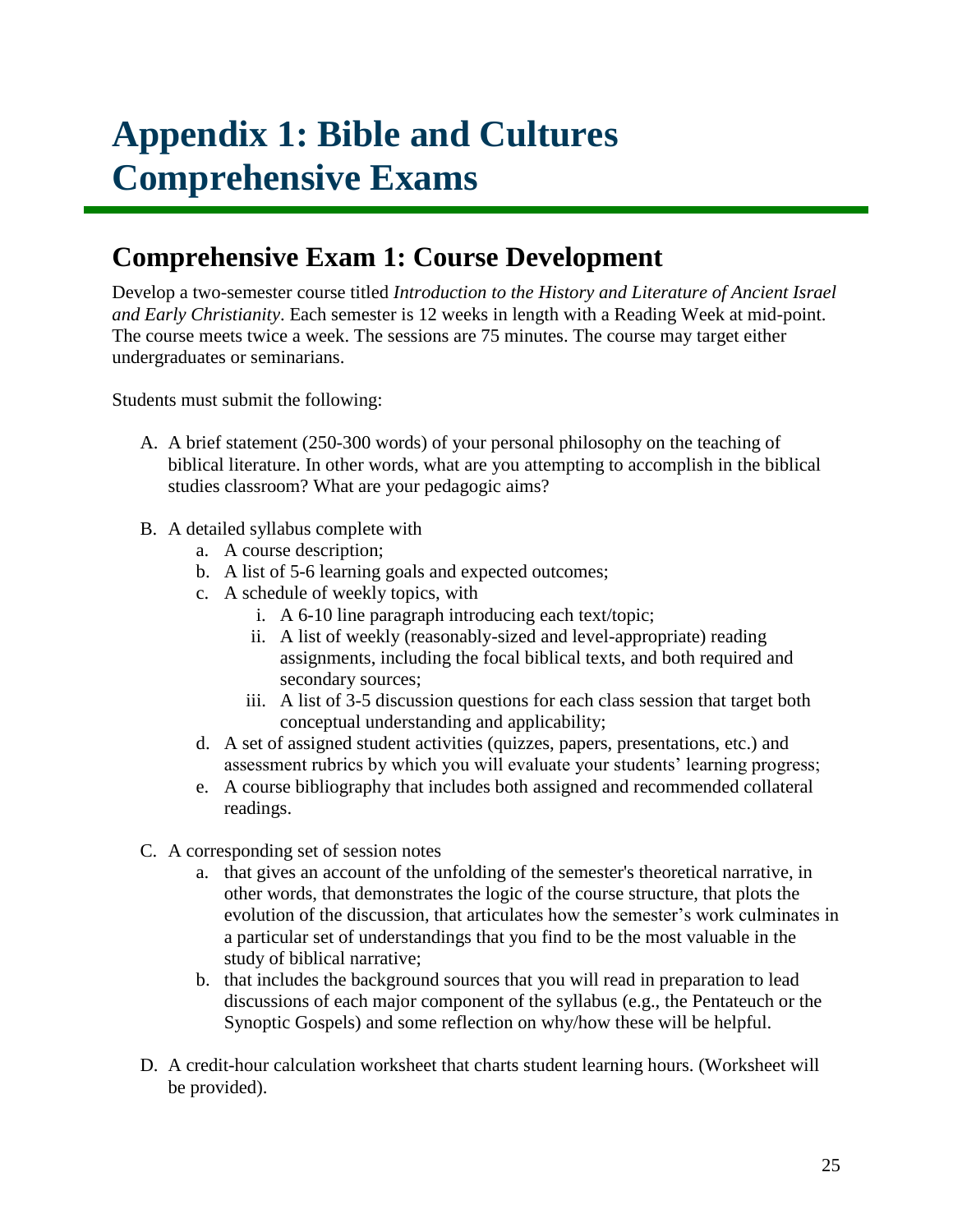While the syllabus in form, content, and pedagogical strategy, should be informed by prior coursework and TA experience, it should not recycle components from the syllabi of others. Submission of teaching materials will be followed by a one-hour oral examination by two biblical studies faculty.

### **Comprehensive Exam 2: Exegesis and History of Reception**

At the beginning of a three-week exam period, the student will be given three texts/passages. They will choose one text from the list, produce 1) a critical translation, 2) a close exegetical reading, and 3) a study of some aspect of its cultural impact in the history of its reception. The exam essay should distill the significant scholarly insights on the text as well as attempt to demonstrate originality, creativity, and hermeneutical and methodological sophistication. The essay should be proofed, properly footnoted, and accompanied by a list of works cited.

Length: approximately 10,000 words (discounting the bibliography).

### **Comprehensive Exam 3: Interdisciplinary Exam**

The student will propose an interdisciplinary or transdisciplinary topic and produce a publishable encyclopedia article. This essay should provide an informed and informative overview of the topic and, while not necessarily requiring an original argument, it should demonstrate a grounded understanding of the relevant thinkers, theories, contributions, and considerations pertaining to the topic. Subjects suitable for this exam may include the works of a particular theorist or theoretical movement; the genealogy of a concept from (an)other discipline(s); a cultural study (e.g., The Exodus narrative in African American culture[s], covenant in Puritan North American politics, the figure of Jesus in contemporary film, etc.) The essay should be proofed, properly footnoted, and accompanied by a list of works cited. While the essay may build on work produced during coursework, it should not simply be a recycled paper from coursework. Neither should it be an already published work, or a work accepted for publication at the time when the exam is submitted.

Length: 4500-5000 words (discounting the bibliography).

### **Comprehensive Exam 4: Dissertation-Related Exam**

The student will propose a topic or text related to the dissertation and produce a publishable journal article. The article may have an exegetical or a methodological/hermeneutical focus, and must contain an original argument. It may build upon and/or apply (but not duplicate) theoretical, conceptual, or methodological work from exam #3 to texts, themes, and/or topics in the field of biblical studies. Alternatively, it can explore some completely different aspect of the dissertation work. The essay should be proofed, properly footnoted, and accompanied by a list of works cited. While the essay may build on work produced during coursework, it should not simply be a recycled paper from coursework. Neither should it be an already published work, or a work accepted for publication at the time when the exam is submitted.

Length: 7000-7500 words (discounting bibliography).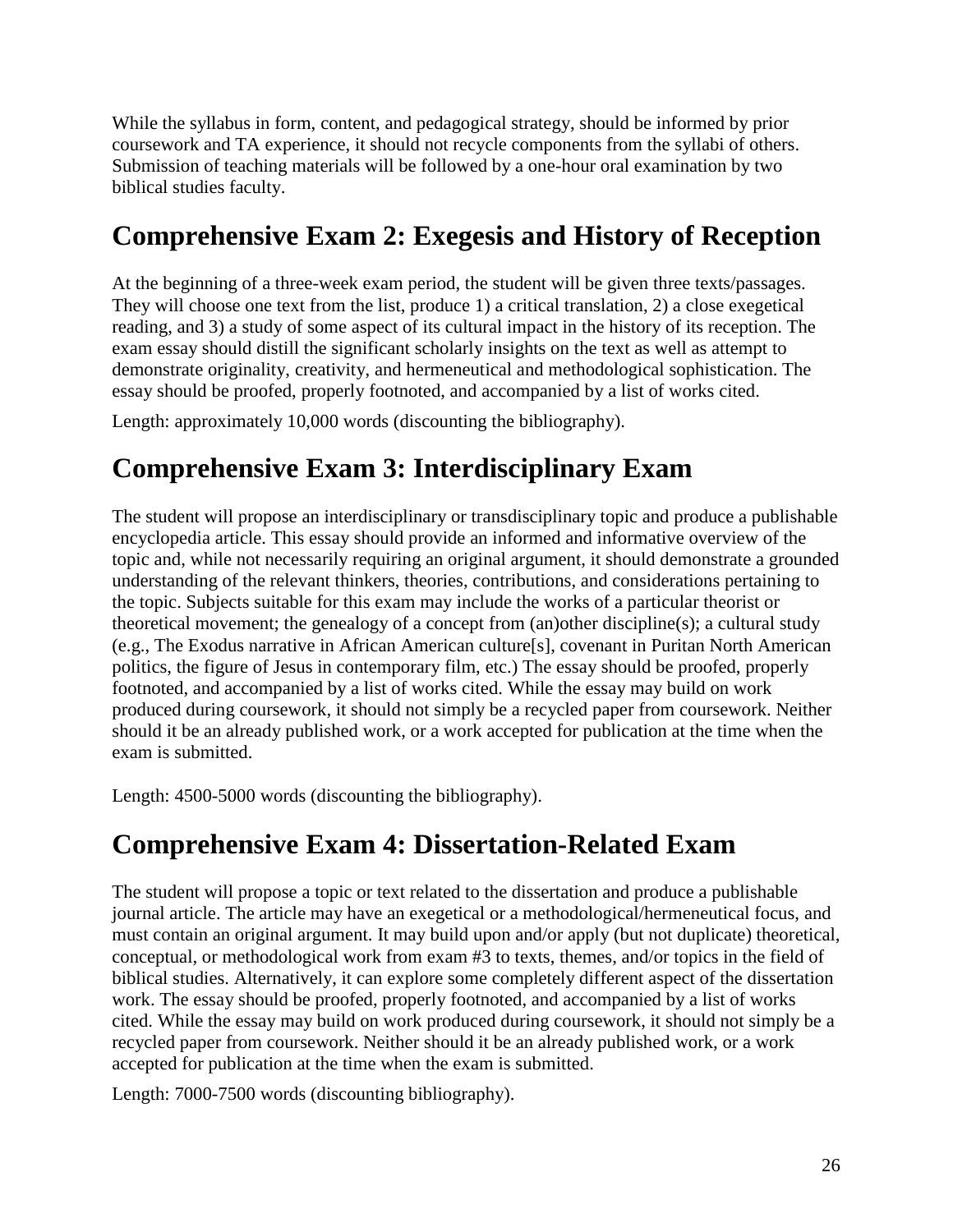## **Appendix 2: Religion and Society Comprehensive Exams**

### **Required Examinations**

There are four required exams in the Religion and Society Area:

- A. History and Theory Exam: An exam on the history and theory of the student's area of concentration—e.g. sociology of religion; psychology and religion; Christian social ethics (48 hour open book).
- B. A Major thinker and/or a School of Thought: An exam relative to major figure(s) or a school of thought in the student's area of concentration. For this exam, students should also be able to discuss the social and intellectual context of the figure(s). If a student chooses two figures, they will be expected to compare the figures (6 hour closed book or 48 hour open book).
- C. Interdisciplinary Exam: An exam exploring the intersection between the student's area of concentration and another field within R&S, or another discipline within the GDR. Students may petition to include other relevant disciplines (all formats).
- D. Topical Exam: A contemporary issue related to the area of the student's concentration. In this exam, students are encouraged to be interdisciplinary in their approach. This exam may be directly related to the student's dissertation interests (30-35 page paper).

### **Examination Formats**

There are four possible formats for the comprehensive exams from which the student can choose (with certain limitations):

- A. 6-hour closed-book exam;
- B. Footnoted essay of 30-35 pages;
- C. 3-hour oral exam;
- D. 48-hour take-home exam.

### **Special Notes**

- A. Exam proposals should include a one-page double spaced statement and a bibliography.
- B. Only one of the exams can be an oral exam.
- C. The History and Theory exam can only be a 6-hour closed-book exam.
- D. Taking an oral exam is not required, but it is recommended.
- E. Students with special needs may petition the Area for exceptions to these comprehensive examination regulations.
- F. In evaluating exams, faculty will be attentive to the format of the exam. For example, more extensive citations will be required in a take-home exam or a footnoted essay than in an oral or a closed-book exam.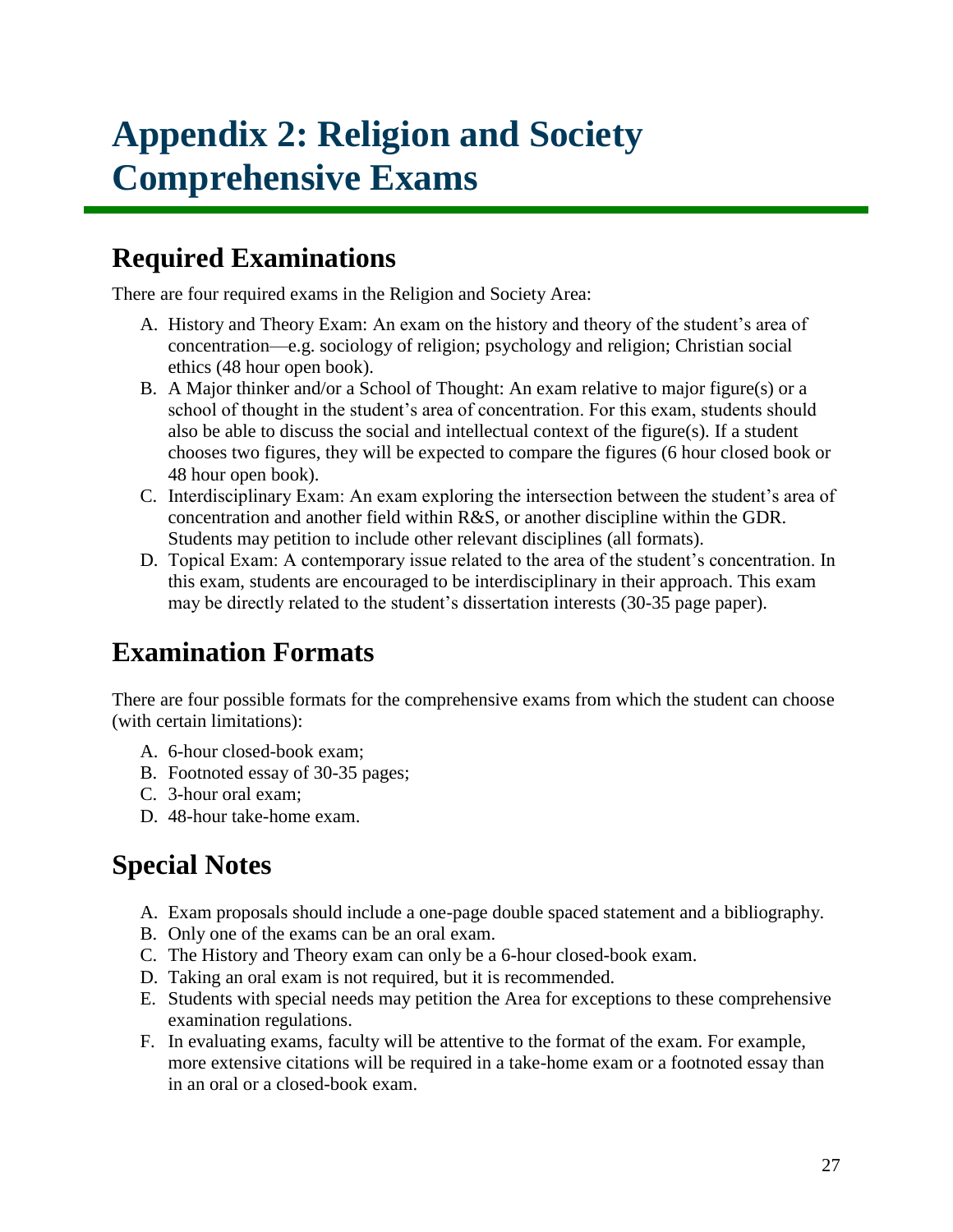## **Appendix 3: Theology and Philosophy Comprehensive Exams**

After the completion of course work and the two language exams, three written examinations and a research essay are required (see details under each concentration). Working in consultation with his or her adviser, a student shall develop a proposal for the first three exams. That proposal should include a rationale and bibliography for each exam, and should be no longer than ten pages. The document is then submitted to the Area for approval. The research essay may be proposed at the same time, or at any time up until one month following the completion of the third exam.

### **Theological Studies**

The concentration requires two six-hour examinations, an interdisciplinary exam and a research essay, distributed as follows:

#### **School, method or figure**

A method, school of thought, or figure that exemplifies a significant approach to theology within the modern period.

#### **Theological theme or doctrine**

The development of a theological theme or doctrinal issue pertinent to the student's current interest will be traced through two historical periods and put in critical relation to contemporary theological discussion on that theme or doctrine.

#### **The interdisciplinary exam**

An exam on a theological figure, topic, or movement, focusing on the intersection and crossfertilization of theology with another discipline, either within or outside the Area – e.g., philosophy, historical studies, biblical studies, ethics, liturgical studies, sociology or anthropology of religion, psychology, etc. The exam is to be constructed in consultation with faculty of that other discipline when possible. Interdisciplinary engagement with the natural sciences is also a possibility, given availability of appropriate faculty.

#### **The research paper**

A 30-35 page essay on the contemporary scholarly discussion that underlies a central issue in the student's prospective dissertation, including a survey of the historical antecedents of this discussion. The essay should not so much argue a thesis as define a field of discourse (although the definition of such a field of discourse may itself constitute a kind of argument, or set of arguments). The scholarly discussion or field of discourse mapped by the essay may be confined largely to one traditional academic discipline; it may engage an ongoing interdisciplinary exchange; or it may seek to open up new exchanges across disciplines. Overlap between the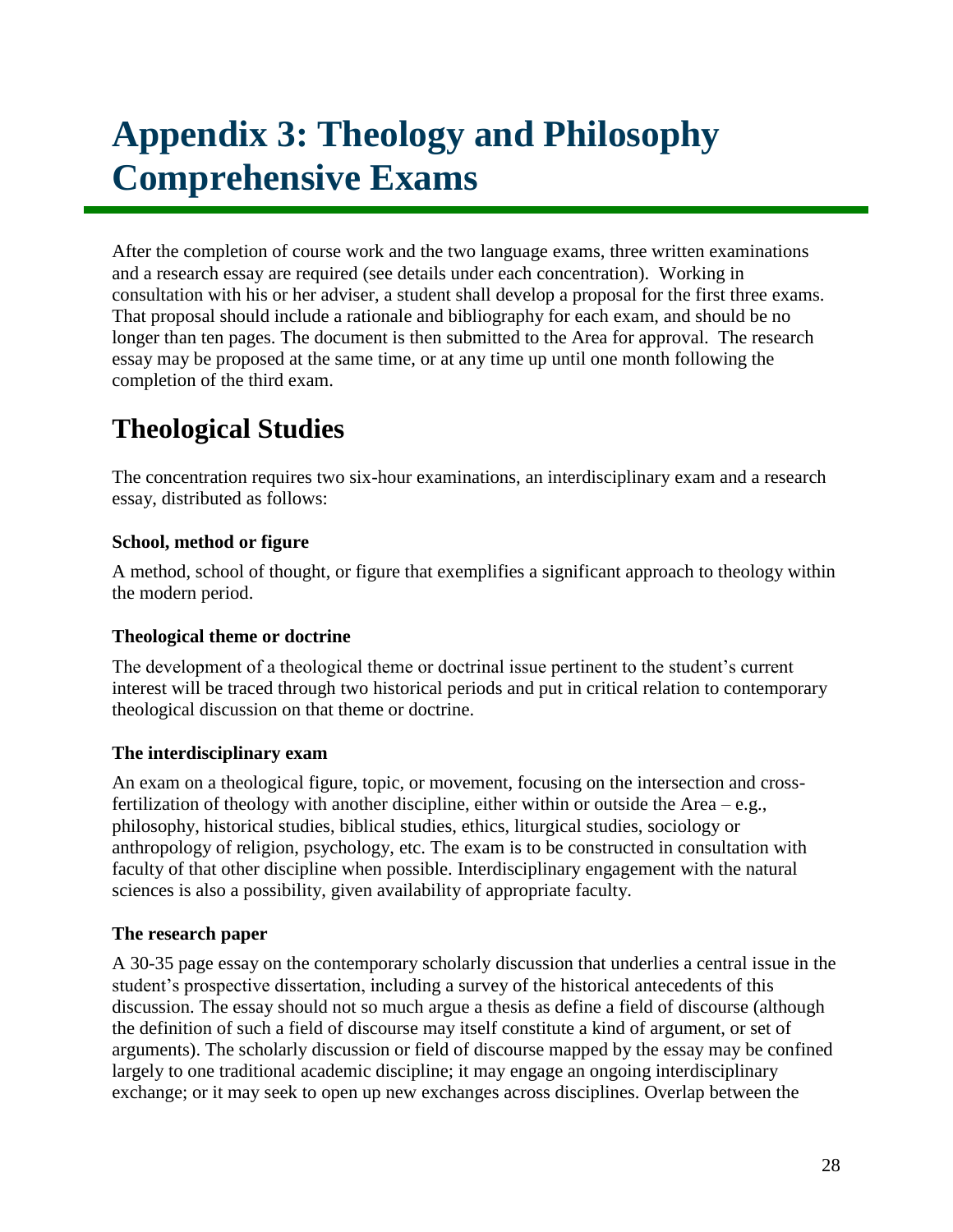essay and the other three comprehensive examinations should be minimal. As in the case of the other examinations, a definite time frame for completing the exam is set at the time the examination topics are approved.

### **Philosophical Studies**

The concentration requires two six-hour examinations, an interdisciplinary exam and a research essay, distributed as follows:

#### **Field and figure**

The history of a single field of philosophy approached in light of the work of one or more major figures in that field. Possible fields include: philosophy of religion, metaphysics, epistemology, hermeneutics, or ethics. The historical scope of the field within which the key figure or figures are set is from ancient Greece to the present.

#### **Period**

A single period in the history of philosophy: Ancient Greece through the 13th century; Renaissance through Kant; or Hegel to the present. The exam addresses theological and religious, as well as philosophical, issues, introducing into philosophical studies work from the other concentrations.

#### **The interdisciplinary exam**

An exam on a philosophical figure, topic, or movement, focusing on the intersection and crossfertilization of philosophy with another discipline, either within or outside the Area – e.g., theology, historical studies, ethics, sociology or anthropology of religion, psychology, etc. The exam is to be constructed in consultation with faculty of that other discipline when possible. Interdisciplinary engagement with the natural sciences is also a possibility, given availability of appropriate faculty.

#### **The research paper**

As described above for Theological Studies.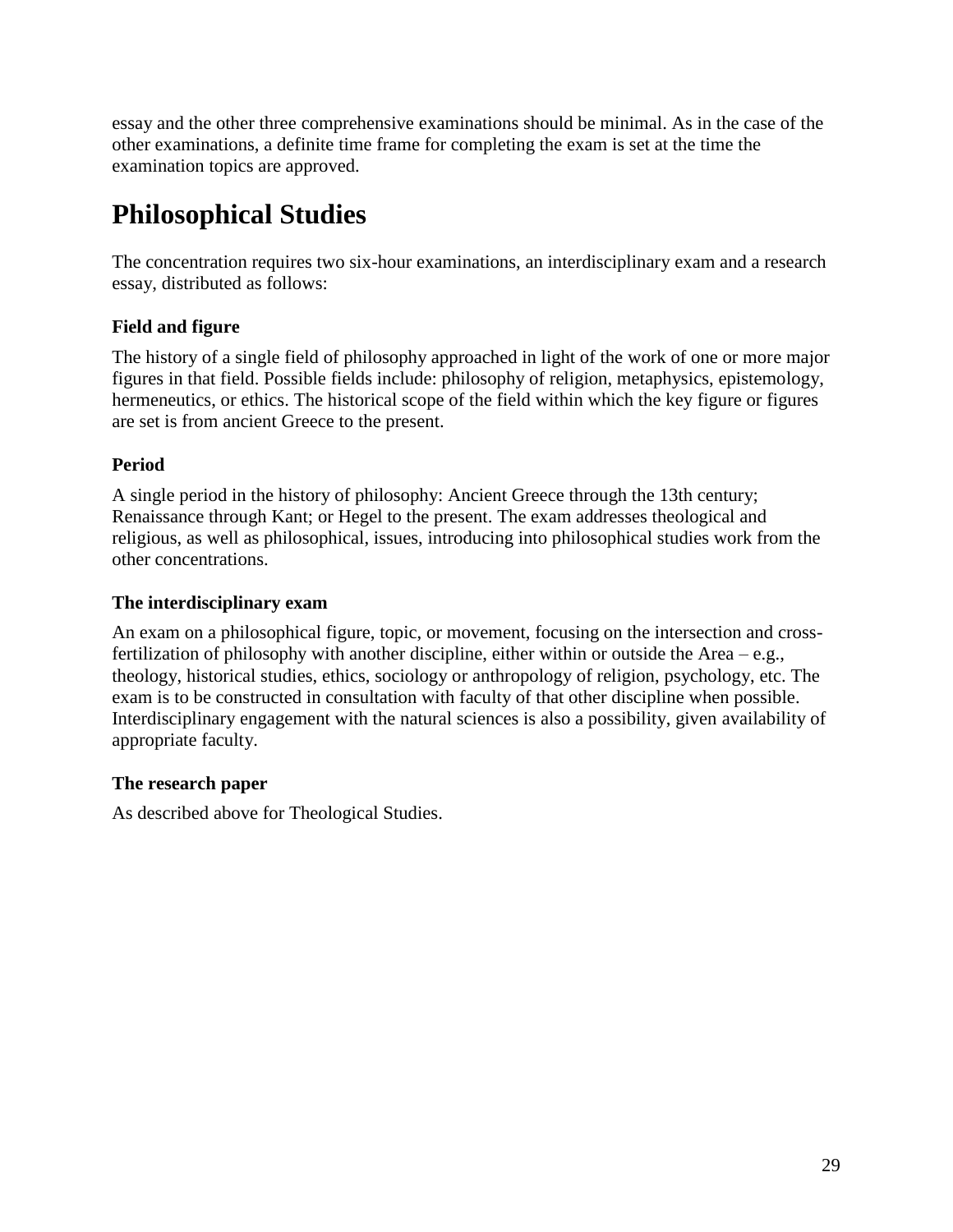## **Appendix 4: Drew Theological School Teaching Assistant Policy**

#### Ph.D. Teaching Assistants

#### 1) *Eligibility*

 Ph.D. students who have completed their first year of coursework are eligible to serve as TAs; in rare cases, a student may serve as TA in the second semester of his or her first year.

#### 2) *Process for Selection*

- On or around April 15, the Director of Doctoral Studies sends an email to all GDR students, listing the courses that typically use TAs and inviting students to consider the possibility of serving as TA in another Area or discipline. Interested students are instructed to confer with their advisers and then to contact the faculty convenors of the relevant Areas, explaining their interest, prior TA experience, and any other relevant background or experience they might have.
- At the end-of-year Doctoral Studies Area meetings, Area faculty members discuss Area student needs for teaching assistantship experience within the Area or discipline and make assignments. This process is typically, but not necessarily, relevant to a student's first and perhaps also second TA assignment. Priority is given to second and third year students who have not yet served as TAs within the Area or discipline.
- If students outside the Area or discipline have contacted the convenor expressing interest in serving as a TA for one or more of the Area's courses, and if those students are deemed fit for the task, these requests are also taken into consideration by the Area.

#### 3) *Expectations of faculty mentors*

- **Course design:** TAs should be oriented with regard to what the design of the course is and to why it has been designed that way (how did the faculty mentor choose texts or topics, design assignments, make decisions about use of class time for lecture versus discussion, etc? what other options might have been considered?). In some cases, TAs might collaborate with faculty mentors in course design.
- **Classroom experience:** TAs should be given experiences that will help them develop a range of skills, e.g., assisting with Moodle or A/V, scanning and photocopying, leading small-group discussions, assessing assignments, presenting material or leading a learning activity, presenting entire lectures, holding office hours--all as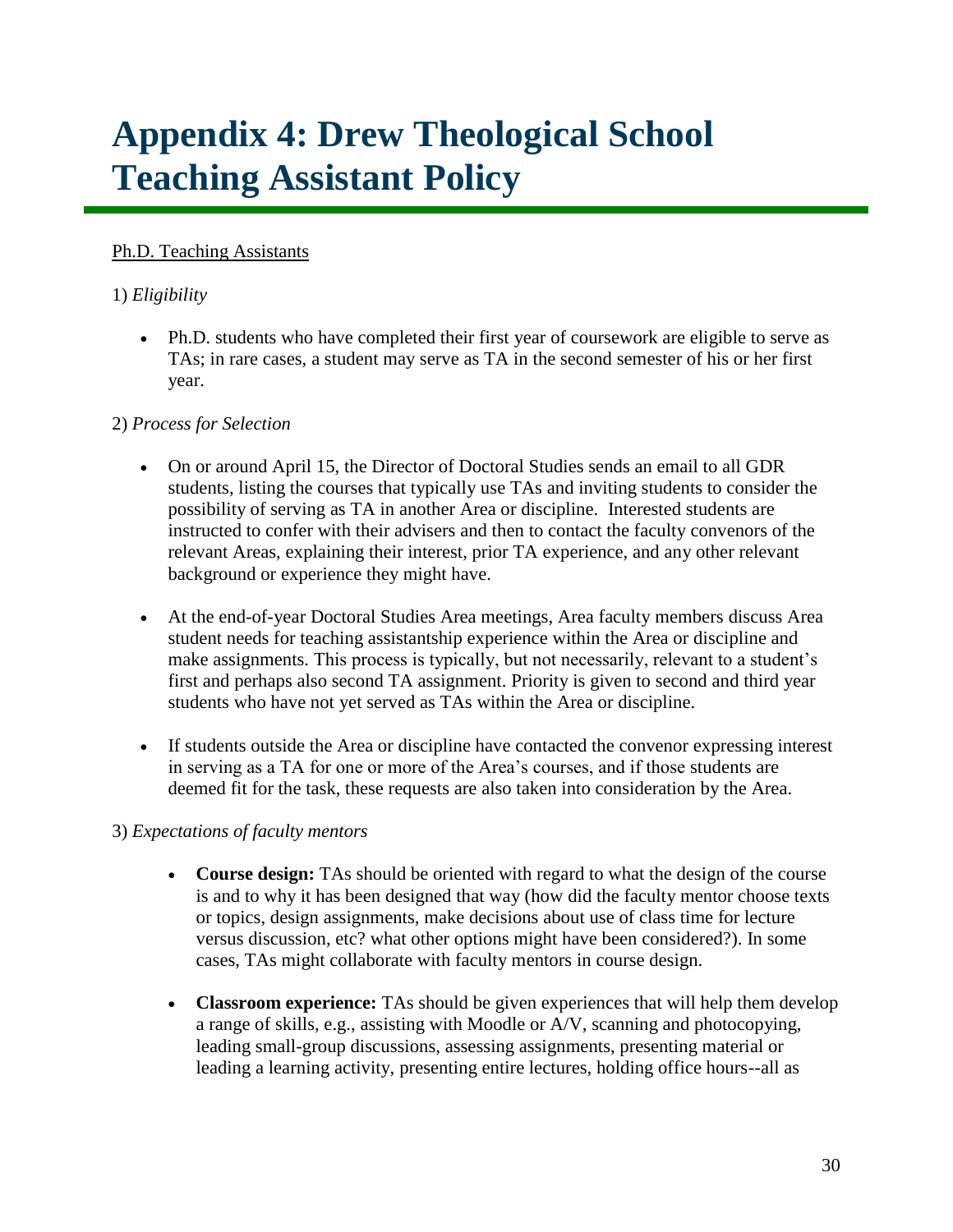appropriate to their prior experience. Ideally, a student's TA experiences should present the student with progressively broader and more challenging tasks.

- **Ongoing reflection:** TAs should be given chances routinely to reflect with their faculty mentor (and, where relevant, other TAs in the course) on dynamics and events in the classroom, as well as on their own performances in leading discussions, assessing, presenting, etc.
- **Cumulative reflection:** There should be some kind of cumulative and collaborative assessment at the end of the course, not simply of the TA's own performance, but also of how the course itself went, what worked, what didn't, how things might be done differently, etc.

#### 4) *Expectations of Teaching Assistants*

- TAs are required to attend any Orientation and Workshop sessions offered by the GDR. They are required to familiarize themselves with the following policies of the institution: Academic Integrity, Human Rights, FERPA, and Learning Disability policy.
- TAs are expected to meet with their teaching mentors regularly.
- Because the TA experience is oriented toward apprenticeship in course instruction, TAs may be expected to perform only the range of tasks that support the course for which they are assisting--e.g., scanning or photocopying, assisting with Moodle or A/V, leading small group discussions, assessing assignments, presenting material or leading a learning activity, presenting entire lectures, holding office hours, and undertaking any preparation required to carry out those tasks. TA roles will vary from course to course.
- TAs may be expected to spend *up to ten* hours per week on TA duties throughout the duration of the semester, i.e., until grades are due at the Registrar's office; in no case should a TA spend *more than ten* hours in a given week.
- Ordinarily, every GDR student is expected to serve as TA at least once, preferably twice.

#### 5) *TA for Masters level criteria:*

- In the limited cases when a master's student is invited to serve as a TA, only upper level M.Div. or second year M.A.s are eligible.
- These students can provide peer feedback but do not assign grades.
- These students can lead peer review processes, precepts, and lead general discussion, but do not "teach" a class.